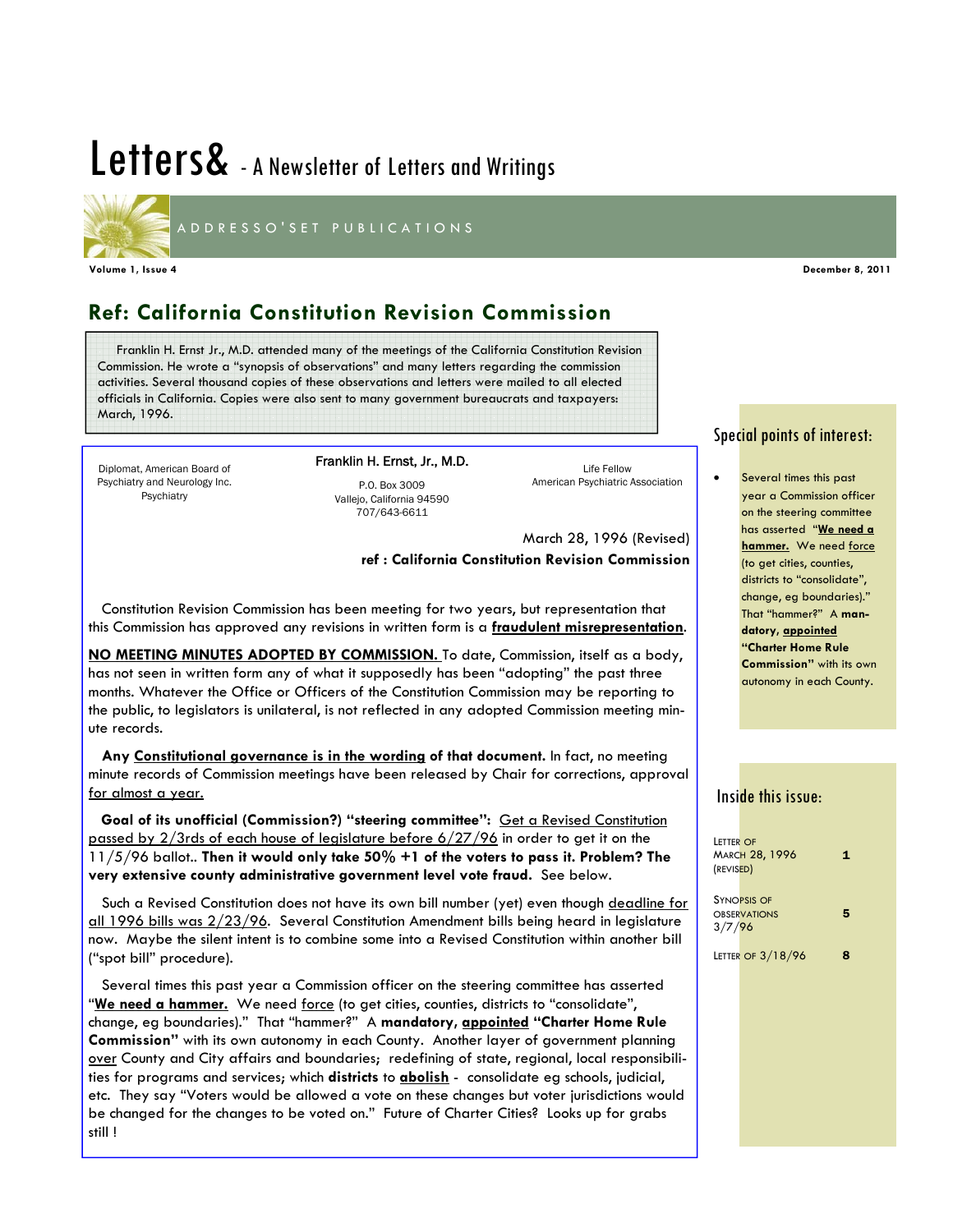Another "hammer?" **Abolish elections** for a majority of our elected, voter-accountable statewide officers and Boards including education, instead consolidate those offices under the power of the Governor. Four statewide officers would still be elected: Governor, Attorney General, Treasurer, Secretary of State. Court Judges? **Local Boards of Education** would receive the "benefit" of more state supervision. Most of the **2/3rd vote requirements** would be done away with, eg general obligation bonds, passage of legislative budgets. **Goal:** Further reduction in authority of elected representatives.

 Without strong opposition from Californians to **protect our cities, our schools, counties, elected** offices, chances are good this revised California Constitution would be passed by the legislature. **It would mandate regional government planning for the entire state - by appointees.** 

At the  $3/25/96$  meeting, one of the new Commissioners came over to ask about my count of an item he'd voted against. He counted the item as defeated by show of hands. But Exec Dir instead announced **"10 to 5, it passed."** I and another audience member agreed with the questioning Commissioner - item lost. My count was 7 to 9 against. This was not atypical of a series of personally observed events since the "revisions" items started coming up for "vote" to be "ADOPTED" beginning January this year.

### **GOVERNOR'S STATEWIDE HAMMER OVER LAND USE?**

 The **"10 to 5, it passed"** item above? A **mandatory State(wide) Commission** to "give technical assistance (supervision) to the County Charter Home Rule Commissions." Shades of Governor's Office of Planning and Research. We saw it as the **Governor's "hammer" over all regional, local government.**

 **OATH OF OFFICE:** In February 1996 four replacement Commissioners were appointed; in March four more. **None took the required California Oath of Office.** Has this Oath of Office been abandoned by the "dysfunctional personality structures" in Sacramento? (See writer's 3/7/96 report to legislators.)

**VOTESCAM? To remember**: The County Administrative Officers (CAOs) of the 58 counties "own" the appointed county election departments where votes are "counted," including for the 11/5/96 general election. See also in this regard "VOTESCAM", Collier and Collier, 1992, Victoria House Press, NY, NY. Vote fraud is very extensive at the County government level.

 California Association of Counties (CSAC) new Executive Director is the former Alameda County Administrative Officer. California Constitution Revision Commission Chairman names him as a member of **his** "planning group" for this Revised Constitution.

 Story is that National Association of County Administrators (NACA) has been favoring these "County Home Rule Charter Commissions." NACA boilerplate? Whose tune do they dance to?

California Constitution Revision Commission; 1201 "K" St, #1740; Sacramento, Calif 95814. Telephone: 916/322-4121 or 323-3919.

 It is hoped this synopsis of the activities of the California Constitution Revision Commission gives clues where to look further and for what.

F H "Doc" Ernst Jr.

Another "hammer?" **Abolish elections** for a majority of our elected, voteraccountable statewide officers and Boards including education, instead consolidate those offices under the power of the Governor. Four statewide officers would still be elected: Governor, Attorney General, Treasurer, Secretary of State. Court Judges? **Local Boards of Education** would receive the "benefit" of more state supervision. Most of the **2/3rd vote requirements** would be done away with, eg general obligation bonds, passage of legislative budgets. **Goal:** Further reduction in authority of elected representatives.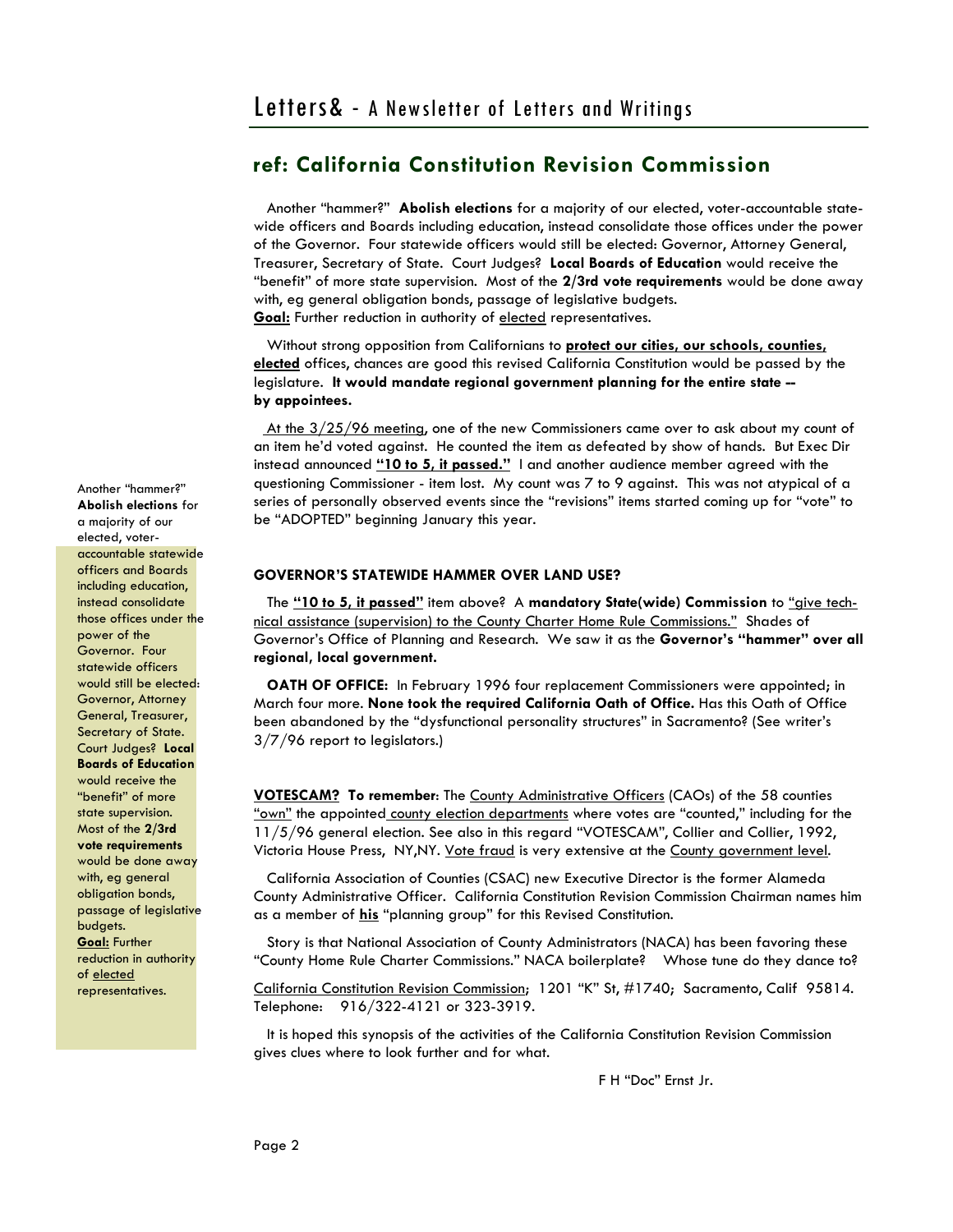|                                    | sa mi Coun<br>x 1000 ties sq mi |           | size                    | 1990            | x 1 mill /county  | Per<br>100,000 |              |                     | Sen-<br>ators  | St Sen          | lymen man  | Asmb-Asmbly-per | 100,000 Legistr tors/                                                             | all St          | Legisla-        |
|------------------------------------|---------------------------------|-----------|-------------------------|-----------------|-------------------|----------------|--------------|---------------------|----------------|-----------------|------------|-----------------|-----------------------------------------------------------------------------------|-----------------|-----------------|
|                                    |                                 |           |                         |                 |                   |                |              |                     |                |                 |            |                 |                                                                                   |                 | 100,000         |
| Alab                               | 50.70                           | 67        | 757                     | 4.045           | 60373             | 1.66           | Alab         |                     | 35             | 115571          | 105        | 38524           | 2.596                                                                             | 140             | 3.461           |
| Alas                               | 570.40                          | 12        | 47533                   | 0.550           | 45833             | 2.18           | Alas         |                     | 20             | 27500           | 40         | 13750           | 7.273                                                                             | 60              | 10.909          |
| Ariz                               | 114.00                          | 15        | 7600                    | 3.665           | 244333            | 0.41           | Ariz         |                     | 30             | 122167          | 60         | 61083           | 1.637                                                                             | 90              | 2.456           |
| Ark                                | 52.10                           | 75        | 695                     | 2.351           | 31347             | 3.19           | Ark          |                     | 35             | 67171           | 100        | 23510           | 4.254                                                                             | 135             | 5.742           |
| Calif                              | 156.00                          | 58        | 2690                    | 29.760          | 513103            | 0.19           | Calif        |                     | 40             | 744000          | 80         | 372000          | 0.269                                                                             | 120             | 0.403           |
| Colo                               | 103.73                          | 63        | 1647                    | 3.294           | 52286             | 1.91           | Colo         |                     | 35             | 94114           | 65         | 50677           | 1.973                                                                             | 100             | 3.036           |
| Conn                               | 4.80                            | 8<br>3    | 600                     | 3.287           | 410875            | 0.24           |              | Conn                | 36             | 91306           | 151        | 21768           | 4.594                                                                             | 187             | 5.689           |
| Dela<br>Flor                       | 2.00<br>54.00                   | 67        | 667<br>806              | 0.666<br>12.938 | 222000<br>193104  | 0.45<br>0.52   | Dela<br>Flor |                     | 21<br>40       | 31714<br>323450 | 41         | 16244           | 6.156                                                                             | 62              | 9.309           |
| Geor                               | 57.90                           | 159       | 364                     | 6.478           | 40742             | 2.45           | Geor         |                     | 56             | 115679          | 120<br>180 | 107817          | 0.928                                                                             | 160             | 1.237           |
| ٠<br>Haw                           | 6.40                            | 4         | 1600                    | 1.100           | 275000            | 0.36           | Haw          |                     | 25             | 44000           | 51         | 35989<br>21569  | 2.779<br>4.636                                                                    | 236<br>76       | 3.643<br>6.909  |
| Idah                               | 82.75                           | 44        | 1881                    | 1.007           | 22886             | 4.37           | Idah         |                     | 35             | 28771           | 70         | 14386           | 6.951                                                                             | 105             |                 |
| Illin                              | 55.60                           | 102       | 545                     | 11.430          | 112059            | 0.89           | Illin        |                     | 59             | 193729          | 118        | 96864           | 1.032                                                                             | 177             | 10.427<br>1.549 |
| Indi                               | 35.87                           | 92        | 390                     | 5.544           | 60261             | 1.66           | Indi         |                     | 50             | 110880          | 100        | 55440           | 1.804                                                                             | 150             | 2.706           |
| lowa                               | 55.88                           | 99        | 564                     | 2.777           | 28051             | 3.56           |              | lowa                | 50             | 55540           | 100        | 27770           | 3.601                                                                             | 150             | 5.402           |
| Kans                               | 81.80                           | 105       | 779                     | 2.478           | 23600             | 4.24           |              | Kans                | 40             | 61950           | 125        | 19824           | 5.044                                                                             | 165             | 6.659           |
| Kent                               | 39.70                           | 120       | 331                     | 3.685           | 30708             | 3.26           | Kent         |                     | 38             | 96974           | 100        | 36850           | 2.714                                                                             | 138             | 3.745           |
| Louis                              | 43.57                           | 64        | 681                     | 4.220           | 65938             | 1.52           |              | Louis               | 38             | 111053          | 105        | 40190           | 2.488                                                                             | 143             | 3.389           |
| Main                               | 30.90                           | 16        | 1931                    | 1.228           | 76750             | 1.30           |              | Main                | 35             | 35086           | 151        | 8132            | 12.296                                                                            | 186             | 15.147          |
| Maryl                              | 9.80                            | 23        | 426                     | 4.780           | 207826            | 0.48           |              | Maryl               | 47             | 101702          | 141        | 33901           | 2.950                                                                             | 188             | 3.933           |
| Mass                               | 7.80                            | 14        | 557                     | 6.016           | 429714            | 0.23           |              | Mass                | 40             | 150400          | 160        | 37600           | 2.660                                                                             | 200             | 3.324           |
| Mich                               | 58.11                           | 83        | 700                     | 9.296           | 112000            | 0.89           | Mich         |                     | 38             | 244632          | 110        | 84509           | 1.183                                                                             | 148             | 1.592           |
| Minn                               | 79.62                           | 87        | 915                     | 4.375           | 50287             | 1.99           | Minn         |                     | 67             | 65299           | 134        | 32649           | 3.063                                                                             | 201             | 4.594           |
| Missippi                           | 46.90                           | 82        | 572                     | 2.573           | 31378             | 3.19           |              | Missippi            | 52             | 49481           | 122        | 21090           | 4.742                                                                             | 174             | 6.763           |
| Missou *                           | 68.90                           | 114       | 604                     | 5.117           | 44886             | 2.23           |              | Missou <sup>*</sup> | 34             | 150500          | 163        | 31393           | 3.185                                                                             | 197             | 3.850           |
| Mont                               | 145.60                          | 56        | 2600                    | 0.799           | 14268             | 7.01           |              | Mont                | 50             | 15980           | 100        | 7990            | 12.516                                                                            | 150             | 18.773          |
| Nebr                               | 76.90                           | 93        | 827                     | 1.578           | 16968             | 5.89           | Nebr         |                     | ---            |                 | 49         | 32204           | 3.105                                                                             | 49              | 3.105           |
| ۰<br>Nev                           | 109.80                          | 16        | 6863                    | 1.202           | 75125             | 1.33           | Nev          | ٠                   | 21             | 57238           | 42         | 28619           | 3.494                                                                             | 63              | 5.241           |
| N Hamp                             | 8.97                            | 10        | 897                     | 1.109           | 110900            | 0.90           |              | N Hamp              | 24             | 46208           | 375        | 2957            | 33.814                                                                            | 399             | 35.978          |
| N Jers                             | 7.42                            | 21        | 353                     | 7.730           | 368095            | 0.27           |              | N Jers              | 40             | 193250          | 80         | 96625           | 1.035                                                                             | 120             | 1.552           |
| N Mex                              | 121.37                          | 33        | 3678                    | 1.515           | 45909             | 2.18           |              | N Mex               | 42             | 36071           | 70         | 21643           | 4.620                                                                             | 112             | 7.393           |
| N York<br>No Caro                  | 47.22<br>48.72                  | 62<br>100 | 762<br>487              | 17.990          | 290161            | 0.34           |              | N York              | 61             | 294918          | 150        | 119933          | 0.834                                                                             | 211             | 1.173           |
| No Dak                             | 69.00                           | 53        | 1302                    | 6.630<br>0.639  | 66300<br>12057    | 1.51<br>8.29   |              | No Caro<br>No Dak   | 50             | 132600          | 120        | 55250           | 1.810                                                                             | 170             | 2.564           |
| Ohio                               | 40.95                           | 88        | 465                     | 10.847          | 123261            | 0.81           | Ohio         |                     | 49<br>33       | 13041<br>328697 | 98         | 6520            | 15.336                                                                            | 147             | 23.005          |
| Okla                               | 68.68                           | 77        | 892                     | 3.146           | 40857             | 2.45           | Okla         |                     | 48             | 65542           | 99<br>101  | 109566          | 0.913                                                                             | 132             | 1.217           |
| Oreg                               | 96.00                           | 36        | 2667                    | 2.842           | 78944             | 1.27           | Oreg         |                     | 30             | 94733           | 60         | 31149<br>47367  | 3.210<br>2.111                                                                    | 149<br>90       | 4.736           |
| Penns                              | 44.82                           | 67        | 669                     | 11.882          | 177343            | 0.56           |              | Penns               | 50             | 237640          | 203        | 58532           | 1.708                                                                             | 253             | 3.167<br>2.129  |
| Rhode Is                           | 1.05                            | 5         | 209                     | 1.003           | 200600            | 0.50           |              | Rhode Is            | 50             | 20060           | 100        | 10030           | 9.970                                                                             | 150             | 14.955          |
| So Caro                            | 30.11                           | 46        | 655                     | 3.487           | 75804             | 1.32           |              | So Caro             | 46             | 75804           | 124        | 28121           | 3.556                                                                             | 170             | 4.875           |
| So Dak *                           | 75.90                           | 67        | 1133                    | 0.696           | 10388             | 9.63           |              | So Dak *            | 35             | 19886           | 70         | 9943            | 10.057                                                                            | 105             | 15.086          |
| Tenn                               | 41.22                           | 95        | 434                     | 4.877           | 51337             | 1.95           | Tenn         |                     | 33             | 147788          | 99         | 49263           | 2.030                                                                             | 132             | 2.707           |
| <b>Texas</b>                       | 261.90                          | 254       | 1031                    | 16.987          | 66878             | 1.50           |              | Texas               | 31             | 547968          | 150        | 113247          | 0.883                                                                             | 181             | 1.066           |
| Utah                               | 82.17                           | 29        | 2833                    | 1.723           | 59414             | 1.68           | Utah         |                     | 29             | 59414           | 75         | 22973           | 4.353                                                                             | 104             | 6.036           |
| Verm                               | 9.25                            | 14        | 661                     | 0.563           | 40214             | 2.49           |              | Verm                | 30             | 18767           | 150        | 3753            | 26.643                                                                            | 180             | 31.972          |
| Virg                               | 39.60                           | 95        | 417                     | 6.187           | 65126             | 1.54           | Virg         | ۰                   | 40             | 154675          | 100        | 61870           | 1.616                                                                             | 140             | 2.263           |
| Wash                               | 66.58                           | 39        | 1707                    | 4.867           | 124795            | 0.80           |              | Wash                | 49             | 99327           | 98         | 49663           | 2.014                                                                             | 147             | 3.020           |
| <b>W</b> Virg                      | 24.09                           | 55        | 438                     | 1.793           | 32600             | 3.07           |              | <b>W</b> Virg       | 34             | 52735           | 100        | 17930           | 5.577                                                                             | 134             | 7.474           |
| Wisc                               | 54.31                           | 72        | 754                     | 4.892           | 67944             | 1.47           | Wisc         |                     | 33             | 148242          | 99         | 49414           | 2.024                                                                             | 132             | 2.698           |
| Wyom                               | 97.11                           | 23        | 4222                    | 0.454           | 19739             | 5.07           |              | Wyom                | 30             | 15133           | 60         | 7567            | 13.216                                                                            | 90              | 19.824          |
|                                    |                                 |           |                         |                 |                   |                |              |                     |                |                 |            |                 |                                                                                   |                 |                 |
| Average                            | 70.76                           | 62        | 2256                    | 4.962           | 112407            | 1.24           |              | Average             |                | 39 124661       | 109        | 46913           | 2.202                                                                             | 149             | 2.998           |
| Average excluding Alaska (99% Fed) |                                 |           |                         |                 |                   |                |              |                     | TOTAL# St Sen  |                 | St Asm     |                 |                                                                                   | St Sen + St Asm |                 |
| Total population 50 states 1990    | 60.56                           | 63        | 1332                    | 5.052<br>248.1  | 113766            | 2.14           |              |                     | allstates 1934 |                 | 5464       |                 |                                                                                   | 7398            |                 |
| Dist Colu                          | 0.07                            | 1         | 68                      | 0.607           | $\bullet \bullet$ |                |              |                     |                |                 |            |                 | We see here California NOW has the least amount of elected representation of      |                 |                 |
| <b>'Hawaii</b>                     |                                 |           | +1 "independent city"   |                 |                   |                |              |                     |                |                 |            |                 | the 50 states BOTH at the state level AND at the county, local govt level: Fewest |                 |                 |
| "Missouri +1 "independent city"    |                                 |           |                         |                 |                   |                |              |                     |                |                 |            |                 | assemblymen/100,000 residents - < 0.3; fewest county govts/100,000 - < 0.2.       |                 |                 |
| *Nevada                            |                                 |           | $+1$ "independent city" |                 |                   |                |              |                     |                |                 |            |                 | Compared to NY (#49) by popul, Calif would have 248 assemblymen (plus sen)        |                 |                 |
| *So Dak                            |                                 |           | +4 "independent cities" |                 |                   |                |              |                     |                |                 |            |                 | & 103 county govts. N Hamp-375 asmbly. Georgia-159 counties, Texas-254 cos.       |                 |                 |

Virginia +41 "independent cities"<br>Data: "Information Please" Almanac, Houghton Mifflin, NY & Boston, 1995.<br>Compiled by Franklin H Ernst Jr, PO Box 3009, Vallejo, Calif 94590 2/4/96<br>Compiled by Franklin H Ernst Jr, PO Box 3

CALIFORNIA NOW HAS THE LEAST AMOUNT OF ELECTED REPRESENTATION OF THE 50 STATES. AND THE LEAST AT THE COUNTY, LOCAL **GOVERNMENT** 

LEVELS.

CALIFORNIA HAS THE FEWEST NUMBER OF ASSEMBLYMEN PER 100,000 PEOPLE.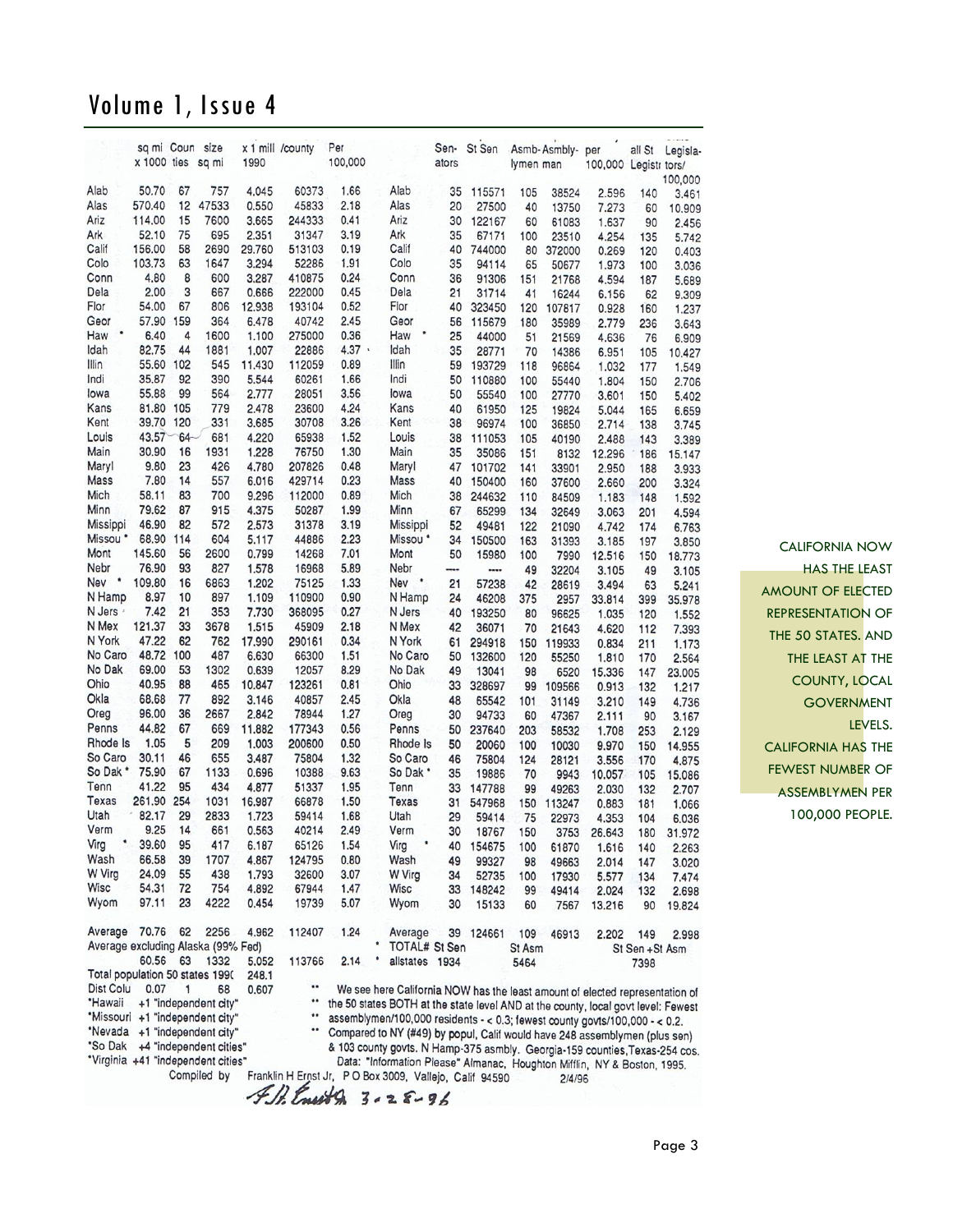|                                                                  |                           |      | FebMa            | ξî              |                      |     |                                                              |                |                     |                      | <b>xxxxxxxx</b>      |                  | $\circ$                |                       | oχ               |                    |                      | $\times\times$   |                      | ×             | $\times\times$     |                       |                               | $\overline{\mathsf{c}}$ |                   |                     |                | ē                | ×                         |                    | $\times$ O $\times$  |                   | $\times$            |                       | ð                          |                   | $\times 8$                          |                       | o                       | ×                |                                        |
|------------------------------------------------------------------|---------------------------|------|------------------|-----------------|----------------------|-----|--------------------------------------------------------------|----------------|---------------------|----------------------|----------------------|------------------|------------------------|-----------------------|------------------|--------------------|----------------------|------------------|----------------------|---------------|--------------------|-----------------------|-------------------------------|-------------------------|-------------------|---------------------|----------------|------------------|---------------------------|--------------------|----------------------|-------------------|---------------------|-----------------------|----------------------------|-------------------|-------------------------------------|-----------------------|-------------------------|------------------|----------------------------------------|
| Governo                                                          |                           |      |                  | $\approx$       |                      |     |                                                              |                |                     | <b>xxxxxx</b>        |                      |                  | Commiss                |                       | $\times\times$   |                    |                      | $\times\times$   |                      |               |                    | $\times\times$        |                               |                         |                   |                     |                |                  |                           |                    | $\times\times\times$ |                   |                     | mission               | ×                          |                   | $O_{2}$                             |                       | o                       |                  |                                        |
| $\geq$                                                           |                           |      | Feb              | $-6$            |                      |     |                                                              |                |                     |                      |                      |                  |                        |                       |                  |                    |                      |                  |                      |               |                    |                       |                               | Com                     |                   |                     |                | ö                |                           |                    |                      |                   |                     | ē                     |                            |                   |                                     |                       | o                       |                  |                                        |
|                                                                  |                           | 1996 |                  | LO <sub>1</sub> |                      |     | $\times\times$                                               |                |                     | $\times$ O $\times$  |                      |                  | ă                      | ×                     | ×                |                    | O                    | ×                |                      |               |                    | $\times\times$        |                               | ð                       | $\times\times$    |                     |                | ਠ៊               | ×                         |                    | $\times\times\times$ |                   |                     | 둥                     | ×                          |                   | $\times\frac{8}{5}$                 |                       | o                       |                  |                                        |
| uding 7 two day mtgs                                             |                           |      | Jan              | $\overline{20}$ |                      |     | $\times\times$                                               |                |                     |                      |                      |                  |                        |                       |                  |                    |                      |                  |                      |               |                    |                       |                               |                         | $\times\times$    |                     |                |                  |                           |                    |                      |                   |                     |                       | $0 \times \times 2$        |                   |                                     |                       |                         |                  |                                        |
| May 3                                                            |                           |      |                  |                 |                      |     |                                                              |                |                     |                      |                      |                  |                        |                       |                  | x<br>"Resigned"    |                      |                  | "Resigned            |               |                    |                       | Resigned                      |                         |                   |                     |                |                  |                           |                    |                      |                   |                     |                       |                            |                   |                                     |                       |                         |                  |                                        |
|                                                                  |                           | 995  | Dec              | 7               |                      |     |                                                              |                |                     |                      |                      |                  |                        | O                     |                  |                    |                      | 960205           |                      | 960325        | 360205             |                       |                               | O                       | $\times\times$    |                     |                |                  |                           |                    |                      |                   |                     |                       | $\times\times\times$ 4     |                   |                                     |                       |                         |                  |                                        |
| 25/96                                                            |                           |      |                  |                 |                      |     |                                                              |                |                     |                      |                      |                  |                        |                       |                  |                    |                      |                  |                      |               |                    |                       |                               |                         |                   |                     | 60             |                  |                           |                    |                      | 9602              |                     |                       |                            |                   |                                     |                       |                         |                  |                                        |
| Convened<br>5: by                                                |                           |      | ö                | $\frac{8}{2}$   | officia<br>ş         | omn | mtgs                                                         |                |                     |                      |                      |                  |                        |                       |                  |                    |                      |                  |                      |               |                    |                       |                               |                         |                   |                     |                |                  |                           |                    |                      |                   |                     |                       |                            |                   |                                     |                       | o                       |                  |                                        |
| as of                                                            |                           |      |                  |                 |                      |     |                                                              |                |                     |                      |                      |                  |                        |                       |                  |                    |                      |                  |                      |               |                    |                       |                               |                         |                   |                     |                |                  |                           |                    |                      | ۲ī                | <b>132</b>          |                       |                            |                   |                                     |                       |                         |                  |                                        |
| <b>Speaker(A)</b>                                                |                           |      | August           |                 |                      |     |                                                              |                |                     |                      |                      |                  |                        |                       |                  |                    |                      | ŏ                |                      |               |                    |                       |                               |                         |                   |                     |                |                  |                           |                    |                      |                   |                     |                       |                            |                   |                                     |                       |                         |                  | Worksheet                              |
| meetings he<br>(Killea)                                          |                           |      |                  |                 |                      |     |                                                              |                |                     |                      |                      |                  |                        |                       |                  |                    |                      | ntee             |                      |               |                    |                       |                               |                         |                   |                     | nte            |                  |                           |                    |                      | ō                 | arren 960           |                       |                            |                   |                                     |                       |                         |                  |                                        |
|                                                                  |                           |      | 弖                | 51              |                      |     | $\times\times$                                               |                |                     |                      | $\times\times$       |                  | O                      | O                     | $\circ$          | $\circ$            |                      |                  |                      | as appointee  |                    |                       | 000                           |                         | $\circ$           |                     |                |                  |                           |                    |                      |                   |                     | $\circ$ $\times$      |                            |                   | $\times \overline{5}$               |                       | o                       |                  |                                        |
| SB 16                                                            | ပ<br>Z                    |      | July             | $6 - 7$         | Snyvle               |     |                                                              |                |                     |                      |                      |                  |                        |                       |                  |                    |                      | as appoi         |                      |               | as appo            |                       |                               |                         |                   |                     |                |                  |                           |                    |                      |                   | Roger <sub>N</sub>  |                       |                            |                   |                                     |                       | o                       |                  |                                        |
| Assembly                                                         |                           |      |                  | ဖ               |                      |     | $\times\times$                                               | as a           |                     | $\circ$              |                      |                  | O                      |                       |                  |                    | $\times$ 000         |                  | $\circ$              |               |                    |                       | 00000                         |                         |                   |                     |                |                  | $80\times00$              |                    |                      | as a              |                     | $\times\times$        |                            |                   | $\circ$                             |                       | o                       | ×                |                                        |
| 1993 statutes.                                                   | $\frac{a}{z}$             |      | June             | $15 - 1$        |                      |     |                                                              | nission        |                     |                      |                      |                  |                        |                       |                  |                    |                      | Commission       |                      | Commission    | commission         |                       |                               |                         |                   |                     | o              |                  |                           |                    |                      | nission           | Judge               |                       |                            |                   |                                     |                       |                         |                  |                                        |
|                                                                  |                           |      |                  | o               |                      |     |                                                              |                |                     |                      |                      |                  |                        |                       |                  |                    |                      |                  |                      |               |                    |                       | $\circ$                       | O                       |                   |                     |                | O                | ×                         |                    |                      |                   |                     |                       |                            |                   | $\times 2$                          |                       | o                       | ×                |                                        |
|                                                                  | ⊢                         |      | <b>May</b>       | $18 - -1$       |                      |     |                                                              |                |                     |                      |                      |                  |                        |                       |                  |                    |                      |                  |                      |               |                    |                       |                               |                         |                   |                     |                |                  |                           |                    |                      |                   | Replacement for     |                       |                            |                   |                                     |                       | ×                       |                  |                                        |
|                                                                  | ۳<br>∢                    |      |                  |                 |                      |     |                                                              | ito            |                     |                      |                      |                  |                        |                       |                  |                    |                      | $\frac{1}{2}$    |                      |               |                    |                       | O                             |                         | $0 \times \times$ |                     | $\mathbf{a}$   | $\times$         |                           |                    |                      |                   |                     | $\times\times$        |                            |                   | $\times\bar{5}$                     |                       | ×                       |                  |                                        |
|                                                                  |                           |      |                  |                 |                      | ×   |                                                              |                |                     |                      |                      |                  |                        | O                     | O                | $\circ$            | $\circ$              | ne on            | $\circ$              | came onto     | came onto          |                       | $\times$ O                    | $\circ$                 | $\circ$ $\times$  |                     |                | O                |                           |                    |                      | came onto         |                     |                       |                            |                   | $\times$ $\overline{2}$             |                       | ×                       |                  |                                        |
|                                                                  | o.                        |      |                  | Z               |                      |     |                                                              |                |                     |                      |                      |                  |                        |                       |                  | $\circ$            |                      | $\mathsf{Can}$   | $\circ$              |               |                    |                       | $\times$ O                    | $\circ$                 | O                 |                     |                |                  |                           |                    |                      |                   |                     |                       |                            |                   | O <sub>2</sub>                      |                       | ×                       |                  |                                        |
| Governor(G) 10, Senate ProTem(S)<br>See Chapter 1243.            | I                         |      | March MarApr     | $9 - 10$        |                      |     |                                                              |                |                     |                      |                      |                  |                        |                       |                  |                    |                      |                  |                      |               |                    |                       |                               |                         |                   |                     |                |                  |                           |                    |                      |                   |                     |                       |                            |                   |                                     |                       | ×                       |                  |                                        |
|                                                                  | ဖာ<br>œ                   |      |                  |                 | Napa                 |     | $\times\times$                                               |                |                     |                      | $\times\times\times$ |                  |                        |                       |                  |                    | <b>xxx0x</b>         |                  | O                    |               |                    |                       | $\times$ 00 $\times$ $\times$ |                         |                   |                     |                |                  | <b>xxxx</b>               |                    |                      |                   |                     |                       |                            |                   | $x \times x$ $\infty$               |                       | ×                       |                  |                                        |
|                                                                  | ш                         |      |                  | $\overline{10}$ |                      |     | $\times$ O                                                   |                |                     | $\times\times\times$ |                      |                  |                        |                       |                  | $0\times0$ $0$ $0$ |                      |                  | O                    |               |                    |                       | <b>xOOXX</b>                  |                         |                   |                     |                |                  | $\times\times$            |                    |                      |                   |                     |                       |                            |                   | $0 \times \times 2$                 |                       | ×                       |                  |                                        |
|                                                                  | M <sub>B</sub>            | 1995 | Jan Feb          | $\frac{3}{2}$   |                      |     | $\times\times$                                               |                |                     |                      | $\times\times\times$ |                  |                        |                       |                  |                    | 00000                |                  | O                    |               |                    |                       | $\times$ 000 $\times$         |                         |                   |                     |                |                  | <b>xxox</b>               |                    |                      |                   |                     |                       |                            |                   | $\times$ $\alpha$ $\times$ $\alpha$ |                       | ×                       |                  |                                        |
|                                                                  |                           |      |                  |                 |                      |     |                                                              |                |                     |                      |                      |                  |                        |                       |                  |                    |                      |                  |                      |               |                    |                       |                               |                         |                   |                     |                |                  |                           |                    |                      |                   |                     |                       |                            |                   |                                     |                       |                         |                  |                                        |
|                                                                  |                           |      |                  | თ               |                      |     | $\times\times$                                               |                |                     |                      | $\times\times\times$ |                  |                        |                       |                  |                    | <b>xxx00</b>         |                  | $\circ$              |               |                    |                       | $00 \times 0 \times$          |                         |                   |                     |                |                  | <b>xxxx</b>               |                    |                      |                   |                     | $0 \times \times 9$   |                            |                   |                                     |                       |                         |                  |                                        |
| <b>SION COMMISS</b>                                              |                           | 1994 | AugSepOct NovDer | $\frac{8}{2}$   | LBch                 |     | $\times\times$                                               |                |                     | $\times\times\times$ |                      |                  |                        |                       |                  | ×0000              |                      |                  | 0                    |               |                    |                       | <b>xxx0x</b>                  |                         |                   |                     |                |                  | $\times\times\circ\times$ |                    |                      |                   |                     | $x \times x \times 9$ |                            |                   |                                     |                       | ×                       |                  |                                        |
|                                                                  | z<br>$\circ$              |      |                  |                 |                      |     | $\times\times$                                               |                |                     | $\times$ O $\times$  |                      |                  |                        |                       |                  |                    | <b>xx00x</b>         |                  | O                    |               |                    |                       | 00xxx                         |                         |                   |                     |                |                  | $0 \times 0 \times$       |                    |                      |                   |                     | $x \times x \times$   |                            |                   |                                     |                       | ×                       |                  |                                        |
|                                                                  | $\boldsymbol{\mathsf{S}}$ |      |                  | თ               |                      |     | $\times\times$                                               |                |                     | $\times\times\times$ |                      |                  |                        |                       |                  |                    | <b>xxx0x</b>         |                  | O                    |               |                    |                       | O                             |                         | $\circ$ $\times$  |                     |                |                  | $0 \times 0 \times$       |                    |                      |                   |                     |                       | $\times\times\times\Gamma$ |                   |                                     |                       | ×                       |                  |                                        |
| mission is 23                                                    | ဖာ                        |      |                  |                 |                      |     | $\times\times$                                               |                |                     | $\times\times\times$ |                      |                  |                        |                       |                  |                    | $00 \times 0 \times$ |                  | 0                    |               |                    |                       | <b>xOxxx</b>                  |                         |                   |                     |                |                  | $0 \times \times \times$  |                    |                      |                   |                     | $x \times x \times y$ |                            |                   |                                     |                       | ×                       |                  |                                        |
|                                                                  |                           |      | Jun              | 13              |                      |     | $\times\times$                                               |                |                     | ×о                   | $\times$             |                  |                        | $\times\times$        |                  | $\times$ O         | O                    |                  | O                    |               |                    |                       |                               |                         |                   |                     |                | ×                |                           | $\times\times$     |                      |                   |                     |                       |                            |                   | $\overline{5}$                      |                       |                         | $\circ$          |                                        |
|                                                                  |                           |      |                  |                 |                      |     |                                                              |                |                     |                      |                      |                  |                        |                       |                  |                    |                      |                  |                      |               |                    |                       |                               |                         |                   |                     |                |                  |                           |                    |                      |                   |                     |                       |                            |                   |                                     |                       | ×                       |                  |                                        |
|                                                                  | <b>COMM</b>               | 1994 | May              | $3 - 4$         |                      |     |                                                              |                | ×                   |                      |                      |                  |                        |                       |                  |                    |                      |                  | O                    |               |                    |                       |                               |                         |                   |                     |                |                  |                           |                    |                      |                   |                     |                       |                            |                   |                                     |                       |                         | O                |                                        |
|                                                                  |                           |      |                  |                 |                      |     |                                                              |                |                     |                      |                      |                  |                        |                       |                  |                    |                      |                  |                      |               |                    |                       |                               |                         |                   |                     |                |                  | ×                         | ×                  | $\times$             |                   |                     |                       |                            |                   | $\mathbf{z}$                        |                       | ×                       |                  |                                        |
|                                                                  |                           |      |                  |                 |                      |     |                                                              |                |                     |                      |                      |                  |                        |                       |                  |                    |                      |                  |                      |               |                    |                       |                               |                         |                   |                     |                |                  |                           |                    |                      |                   |                     |                       |                            |                   |                                     |                       |                         |                  |                                        |
|                                                                  |                           |      |                  |                 |                      |     |                                                              |                |                     |                      |                      |                  |                        |                       |                  |                    |                      |                  |                      |               |                    |                       |                               |                         |                   |                     |                |                  |                           |                    |                      |                   |                     |                       |                            |                   |                                     |                       |                         |                  |                                        |
|                                                                  |                           |      |                  | DATES           |                      |     |                                                              |                |                     |                      |                      |                  |                        |                       |                  |                    |                      |                  |                      |               |                    |                       |                               |                         |                   |                     |                |                  |                           |                    |                      |                   |                     |                       |                            |                   |                                     |                       |                         |                  |                                        |
|                                                                  |                           |      |                  |                 |                      |     |                                                              |                |                     |                      |                      |                  |                        |                       |                  |                    |                      |                  |                      |               |                    |                       |                               |                         |                   |                     |                |                  |                           |                    |                      |                   |                     |                       |                            |                   |                                     |                       |                         |                  |                                        |
| CALIFORNIA CONSTITUTION REVI<br>By statute membership of the Com |                           |      | <b>MEETING</b>   |                 | <b>COMMISSIONERS</b> |     | א Chininghoven, V-Chini<br>Benninghoven, D, V-Chini X<br>Arm | Arnn, Larry(A) | Babikian, George(A) | Bakar, Anne(S)       | Baron, Andrew(S)     | Brown, Craig (L) | Cabraser, Elizabeth(A) | Castillo, Patricia(G) | Chu, BettyTom(S) | Clark, William(G)  | Coleman, Lewis(S)    | Erler, Edward(A) | Flournoy, Houston(G) | Fox, Joel (G) | Frates, Stephen(A) | Gould, Russell(L)/(G) | Grady, Robert (G)             | Harris, Kamala(A)       | Heslop, Alan(G)   | Hill, Elizabeth (L) | Hunt, Gary (G) | senberg, Phil(A) | Killea, Lucy(S)           | eonard, William(G) | Pisano, Jane(G)      | Rider, Richard(A) | Robie, Judge Ron(L) | Tsang, Chui L(A)      | Warren, Judge Roger(L)     | Williams, Leon(G) | Sum attend -->                      | <b>MEETING MINUTE</b> | <b>RECORDS Released</b> | FHEJr attendance | Each house of legislature will need 2/ |
|                                                                  |                           |      |                  |                 |                      |     |                                                              |                |                     |                      |                      |                  |                        |                       |                  |                    |                      |                  |                      |               |                    |                       |                               |                         |                   |                     |                |                  |                           |                    |                      |                   |                     |                       |                            |                   |                                     |                       |                         |                  |                                        |

COMMISSION MEMBERSHIP AND ATTENDANCE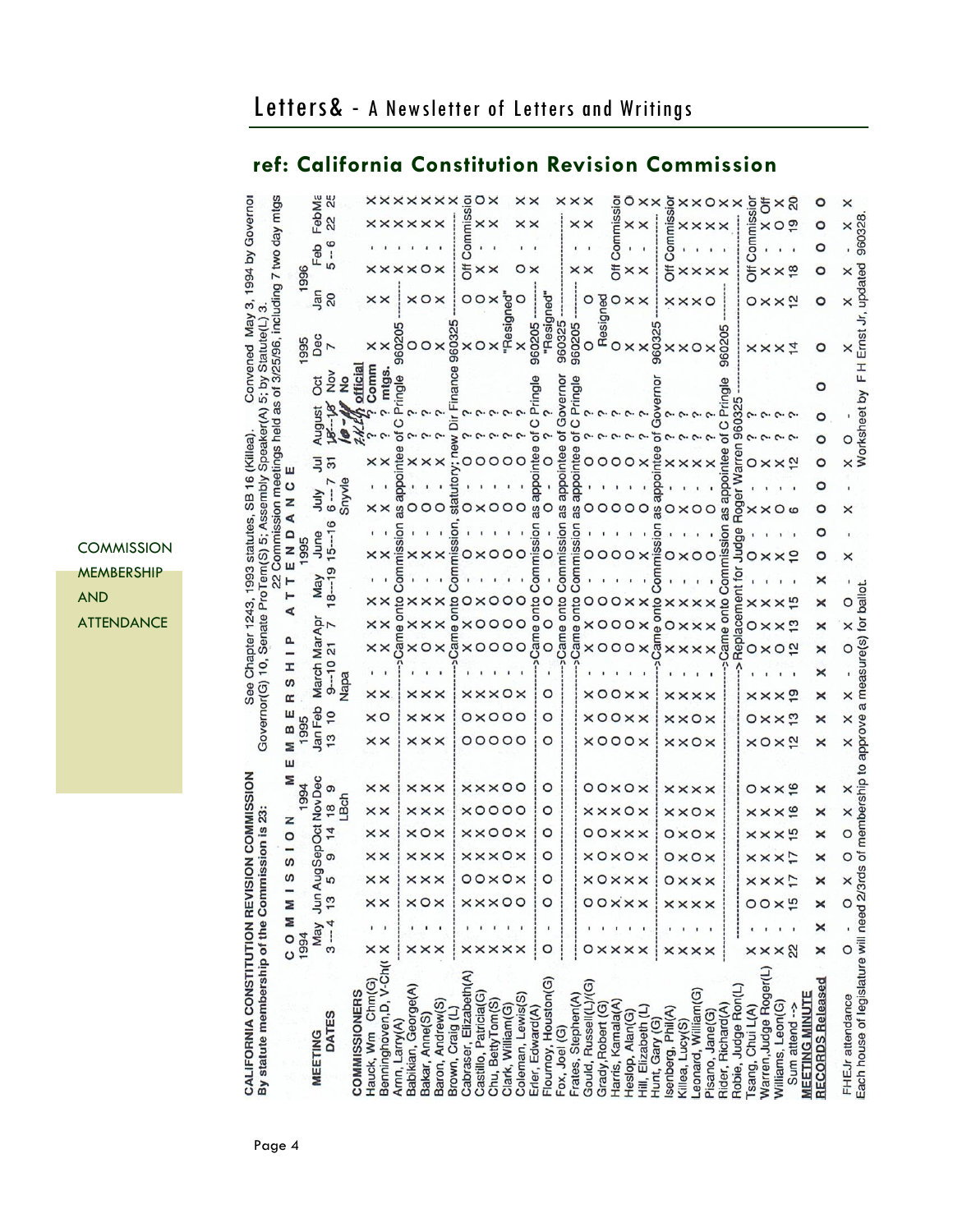Here is the "Synopsis of Observations" by Franklin H. Ernst Jr., M.D. regarding the activities of the California Constitution Revision Commission. Several thousand copies of the following report were sent (via USPS, US Postal Service) to all elected officials in California. Copies were also sent to many government bureaucrats and taxpayers: March, 1996. This was before we used the internet / email.

Diplomat, American Board of Psychiatry and Neurology Inc. **Psychiatry** 

Franklin H. Ernst, Jr., M.D. P.O. Box 3009

> Vallejo, California 94590 707/643-6611

Life Fellow American Psychiatric Association

Synopsis of observations March 7, 1996

### **CALIFORNIA CONSTITUTION REVISION COMMISSION**

Commission first met May 3, 1994, 21st meeting on 2/22/96; 7 were 2 day. Meeting date record at end.

 Authority for the Commission is SB 16 (Killea), Chapter 1243 of 1993 California Statutes. Commission membership is 23. Governor appoints 10, Assembly Speaker appoints 5, Senate ProTem appoints 5, at-large by statute 3.

 Legislative findings ("facts") for establishing the Commission were: "California budget process has become crippled by a complex entanglement of constraints ... The legislative process has at times become mired in gridlock. ... California's existing "system" of government is dysfunctional ..."

**"ADOPTED":** Partial list of purportedly "adopted" elements (Commission office - 916/322- 4121)

 **Mandated County "Home Rule Community Charter" Commissions:** A new (level) of appointed regional government - to remap county, city, district, land use(?) lines, reassign statelocal fiscal and "program" responsibilities (under a new state general plan by governor?), etc. Voters would be permitted to approve.

 On 4/7/95 (& X5 since) V-Chm Commission (Exec Dir League California Cities) "We need a hammer. We need force to make (locals restructure)." "We?" Not identified. Re "7000 governments in California is too many!" My notes show consultants less worried re number than Chairman and "steering committee."

 **Other items:** Reduce vote to a majority for state general obligation bonds (see education "adopted"). Abolish most elected statewide offices. **Concentrate much more power in Governor.** Change 2/3rds requirement of legislature to a majority vote for state budget. Go to a "two year budget." Lengthen limits on terms. Legislative supervision over citizen initiatives. Shorten period from 30 days to 10 before a bill is heard, ie a "hurry up and get it passed (before any of public hears about it?)." State regulation of County (local) school boards & Co Supt of Education, ie state's "vested interest" in minors.

### **"MEMBERSHIP":**

 Amendments or a Revised Constitution need 2/3 vote of the **membership** of legislature (Calif Constitution, Art 18). **Membership** is defined by legislature's own documents as the full 40 and full 80, ie approvals would require 28 Senate votes, 54 Assembly.

### **Other items:**

Reduce vote to a majority for state general obligation bonds (see education "adopted"). Abolish most elected statewide offices. **Concentrate much more power in Governor.** Change 2/3rds requirement of legislature to a majority vote for state budget. Go to a "two year budget." Lengthen limits on terms. Legislative supervision over citizen initiatives. Shorten period from 30 days to 10 before a bill is heard, ie a "hurry up and get it passed (before any of public hears about it?)." State regulation of County (local) school boards & Co Supt of Education, ie state's "vested interest" in minors.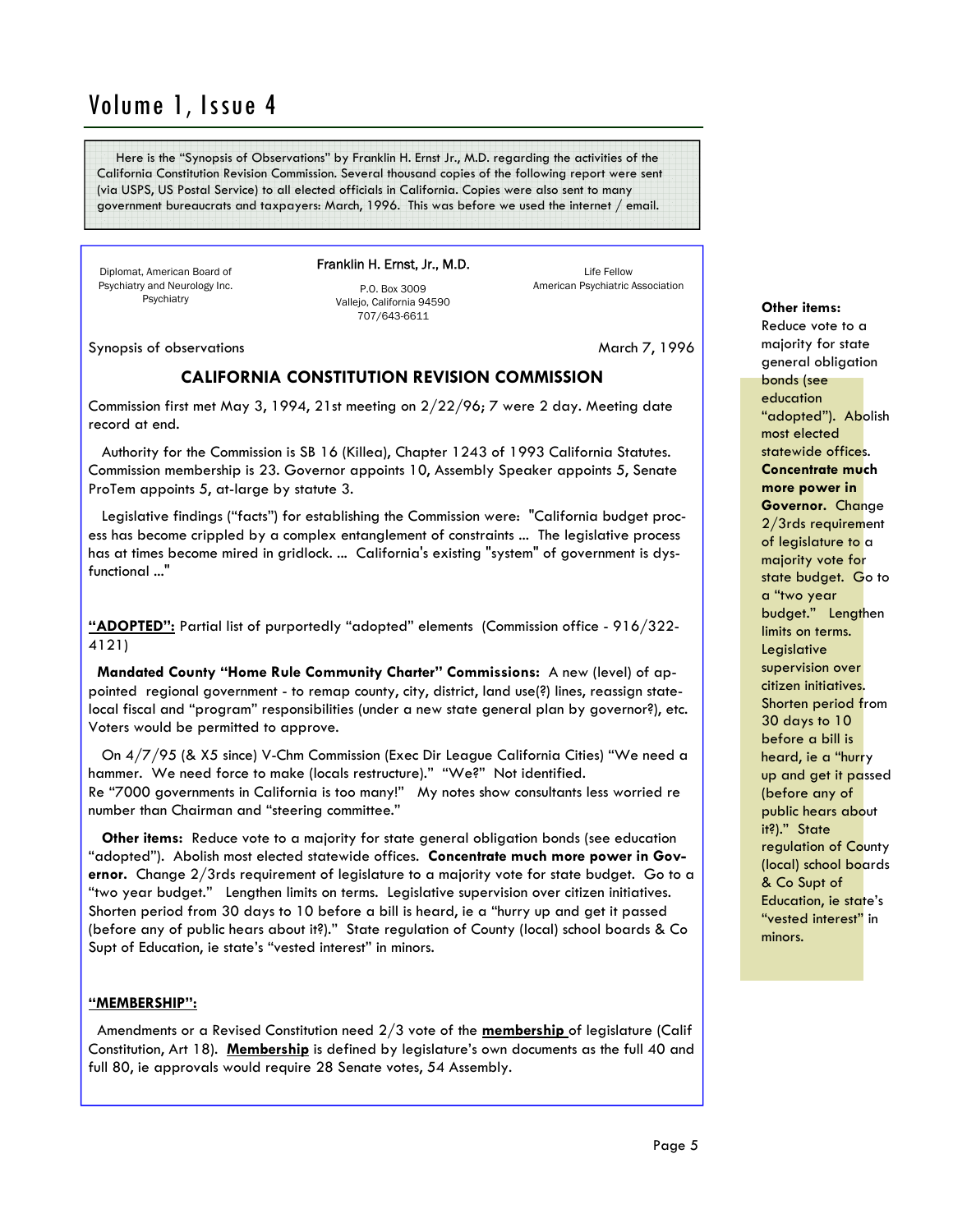(No such standard was used by Commission. "Adoption" was by plurality of attending. A majority of membership was present at a majority (12) of meetings for which some records available.)

 A Revised Constitution or Amendments once on the ballot, however, would merely require a majority vote. **Once on 11/5/96 ballot a revised constitution would be almost impossible to keep** from passing. This is because of rampant voter fraud present most County Election Departments and assistance in that by the League of Women Voters (VOTESCAM, Collier & Collier, Victoria House Press, NY, NY,1992). County Election Departments prohibit any other public witnessing, taping, "sample vote counts" while counting votes.

 The only reliable votes on Amendments or a Revised Constitution are those recorded in the legislature.

 Despite Chair and Exec Dir to contrary, **Commission membership was set at 23 by statute.** Writer could not find authority in the statute for either of those two to amend that statute.

 With 2 or 3 exceptions, none of the 30 to 50 votes by Commission on the proposals by Chm and steering committee were approved by 2/3rds of Commission membership. "Adoptions" were by plurality of attenders, by "split decision", some with up to 11 "aye" votes. Any representation that Commission recommendations were "wholeheartedly embraced" would be at variance with writer's observations.

### **MEETING MINUTE RECORDS, ABSENCE OF**

 There have been no minute records of meetings to Commissioners for almost a year, last minutes were May '95. Wording of what a Commissioner was led to believe he voted for, often was not what's finally drafted. Writer observation: When Commission became fully staffed, minute records of meetings ceased.

 Repeatedly in meetings writer heard Commissioners on seeing a draft of a past "adopted" item - "That isn't what I thought I was voting for." With the ever longer intervals without minute records of deliberations and oral phrasing of elements, obviously the "record keeepers" have the upper hand. Without minute records a Commissioner's memory of deliberations might fade after 3 months, 9 months.

 At one recent meeting Chairman was told "This is third time (something ) was not changed (in the draft)" to match what was voted on. Chairman apologizing "I'm sure no one here will suspect my motive." One laugh was heard. V Chairman did, however, take care of that, focusing his glare gun on laugher.

 Writer's own records of 1/12/96 meeting show: 1) several elements (6) "adopted" by plurality vote of attending, not brought up again later; 2) eleven of Commission membership were in attendance.

 Faxed "update" from Commission of 3/4/96 does not tell dates elements were purportedly "adopted." Without minute records at successive meetings Commissioners and public could easily be defrauded.

 To date no revised section of Constitution has been seen in printed form by Commission Membership, let alone approved by them. But even before Commission had acted on revision proposals, the Office of the Legislative Counsel (legislature's lawyers) was apparently drafting constitutional amendments as if the elements had already been "adopted" by Commissioners.

THE WITH 2 OR 3 EXCEPTIONS, NONE OF THE 30 TO 50 VOTES BY COMMISSION ON THE PROPOSALS BY CHAIRMAN AND **STEERING** COMMITTEE WERE APPROVED BY 2/3RDS OF **COMMISSION** MEMBERSHIP. "ADOPTIONS" WERE BY PLURALITY OF ATTENDERS, BY "SPLIT DECISION", SOME WITH UP TO 11 "AYE" VOTES. **ANY** 

**REPRESENTATION** THAT COMMISSION **RECOMMENDATIONS WERE** "WHOLEHEARTEDLY EMBRACED" WOULD BE AT VARIANCE WITH WRITER'S OBSERVATIONS.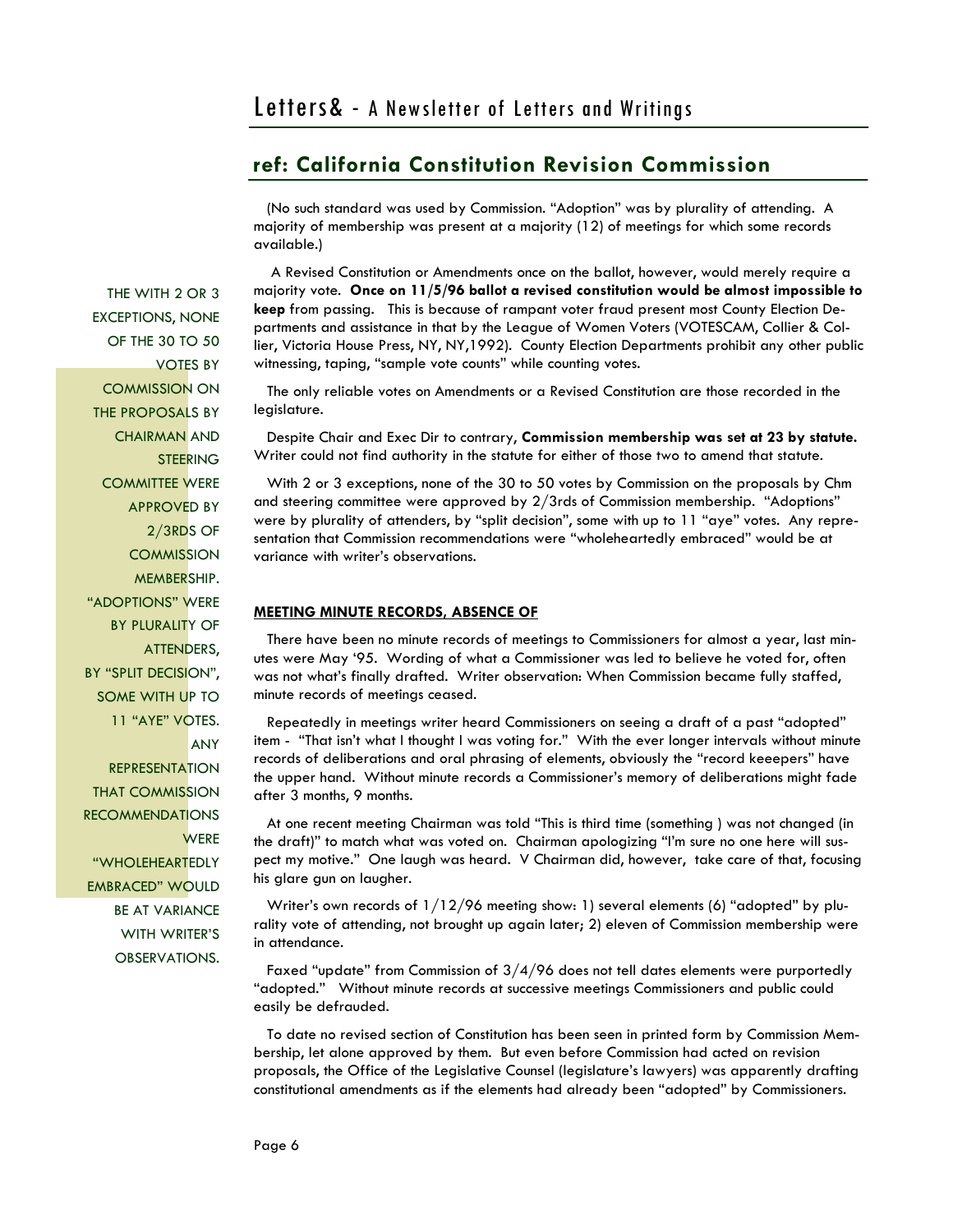As of 3/7/96, 22 Constitutional Amendment bills had been filed since 1/12/96 Commission meeting; 10 Senate SCAs (#s 26 to 35) and 12 Assembly ACAs (#s 33 to 44). Legislative bill room - 916/445-2323.

 Coincidence or not this volume is incredible. Some are probably other special interest, elitist programs.

### **DYSFUNCTIONAL? GOVERNMENT STRUCTURE OR PERSONALITY STRUCTURES?**

 The disregard for the California Constitution oath of office (Art 20, Sect 3) is readily identifiable as a major if not the central problem of government. We can start with California Supreme Court's dysfunctional (mental reservations) decision to unilaterally "amend" that oath a few years back. Dysfunctional government structure or dysfunctional personality structures of those in government? Routine use of mental reservations and purposes of evasion to what one has declared himself to be committed to, that is diagnostic of a "dysfunctional personality" structure.

 "Dysfunctional?" Constitution Commission Chairman's casual (contemptuous?) response to new Commissioners question on  $2/5/96$ : "When are we going to take the oath of office?" Chair: "Oh that's not important. We don't bother about that. The secretary can get the paper and you can sign it before you leave."

 Government gridlock? Checks and balances of Constitutional government? Legislation mired down? Purposes of elected representation? Potential for tyranny by legislature without constraints?

"Complex entanglements of constraints?" **I would certainly hope so!**

 The out-of-sight Constitution Revision activities during Sept -Nov '95 and since? Reminds me of an iceberg. The Bay Area Council has been pushing regional (appointed) government in legislature for 35 years, here the "Home Rule Charter Commissions." It would be involved in the off-the-record activities as is other VERY BIG money. Bay Area Council? Fed Reserve Bank of SF, B of A, Wells Fargo, PG&E, Chevron. Irvine Company's Gary Hunt of Orange County spent a lot of time with Commission.

**California is** the sixth biggest economic power in the world. Elitists would like to take over (the running of) California as their private plantation. The numbers of "regional government operatives" active in and around this Commission has been major. How about Chair and Vice Chair's credentials?

### **ELECTED JURISDICTIONAL REPRESENTATIVE GOVERNING AUTHORITY**

 Why not **an amendment for 300 Assembly Districts** , ie 1.0 assemblymen per 100,000 people? Still the lowest, but it would bring us closer to Texas at 1.066. More districts? With fewer people in a district it would lower a candidate's campaign costs to get known! 400 assembly districts? That would give 1.333 assemblymen per 100,000 and raise California to #46 of the 50 states for state representation of the people.

 How about a permissive **amendment for public supervision of county vote counting,** paper ballots?

F H "Doc" Ernst Jr.

THE OUT-OF-SIGHT **CONSTITUTION** REVISION ACTIVITIES DURING SEPT -NOV '95 AND SINCE? REMINDS ME OF AN ICEBERG. THE BAY AREA COUNCIL HAS BEEN PUSHING REGIONAL (APPOINTED) GOVERNMENT IN LEGISLATURE FOR 35 YEARS, HERE THE "HOME RULE **CHARTER** COMMISSIONS." IT WOULD BE INVOLVED IN THE OFF-THE-RECORD ACTIVITIES AS IS OTHER VERY BIG MONEY. BAY AREA COUNCIL? FED RESERVE BANK OF SF, B OF A, WELLS FARGO, PG&E, CHEVRON. ...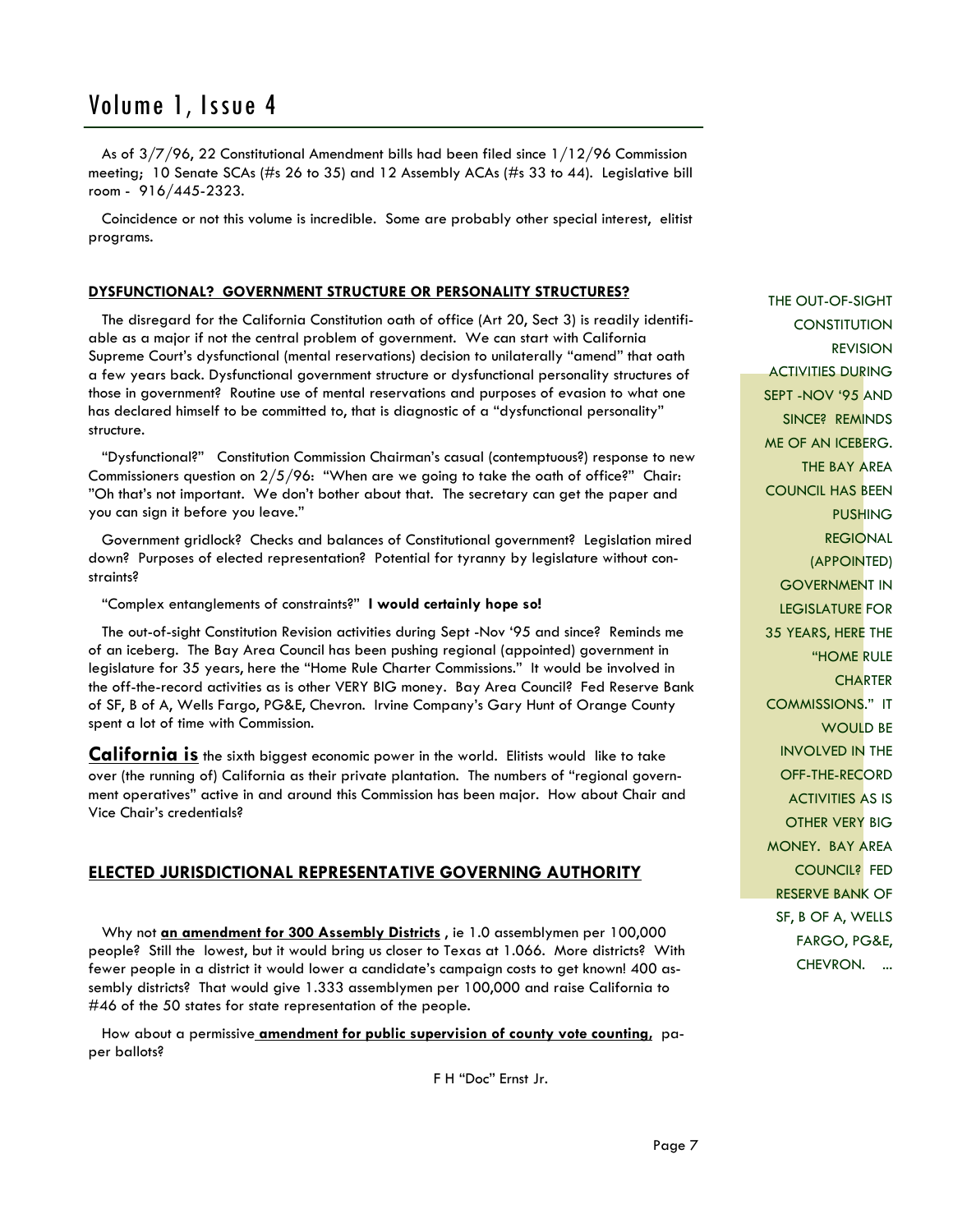Here is the letter written on March 18, 1996. Copies of this letter were also distributed.

Diplomat, American Board of Psychiatry and Neurology Inc. Psychiatry

Franklin H. Ernst, Jr., M.D.

P.O. Box 3009 Vallejo, California 94590 707/643-6611

Life Fellow American Psychiatric Association

March 18, 1996

### **re: California Constitution Revision Commission**

(See also enclosed 3/7/96 report to legislature)

### First off we hear "This is too much to read!" Writer suggests "Try it. You might like it!"

 The California Constitution now has 20 Articles. Article numbers go to 34. Article numbers 29 to 33 have been reserved for something unknown, 9 "repealed."

### **REVISION COMMISSION THEMES**

 The central "revision" themes pursued by Commission apparatus have been a major centralization of controlling, appointing authority in the Office of Governor; reduction in and supervision of voter participation in government; abolishment of most statewide elected offices; add another layer of appointed government at the county - "regional" level; provisions for arbitrary redrawing of local jurisdiction (city, county) lines; removal of most of remaining 2/3rd vote requirements: for state budget, for bonds and taxes on private property. California's recently elected school champion Assemblyman? See ACA 38 (Baldwin).

**"CONSPIRACY?"** Readers are directed to California Penal Code for the definition of felony offense? Are the people of California a party to be harmed by the actions of California governments?

### **PROCESS DESIGN OF COMMISSION APPARATUS**

 In addition to "withholding" meeting minute records for almost a year, the Commission apparatus (staff and officers) made it clumsy to find successive meeting locations and potentially intimidating for out-of-towners new to Sacramento's "downtown asphalt jungle". There may have been two successive meetings in the same place. I don't remember. **Always** the "reasons" for location changes were plausible. Meeting place only changed once, that I know of, after final meeting notice was sent out.

 The routine change of location for successive meetings certainly removed the chance for nonsteering Committee members to stay concentrating on the subjects to come up. First they had to weave their way through a portion of Sacramento's asphalt jungle, hopefully to **find** and get into the building where the meeting was supposedly to take place. For myself dealing with the mentally ill on the town streets was pretty much like being back at work at Napa State Hospital in the "old days." For others it wasn't.

**"CONSPIRACY?"** READERS ARE DIRECTED TO CALIFORNIA PENAL CODE FOR THE DEFINITION OF FELONY OFFENSE? ARE THE PEOPLE OF CALIFORNIA A PARTY TO BEING HARMED BY THE ACTIONS OF **CALIFORNIA GOVERNMENTS?**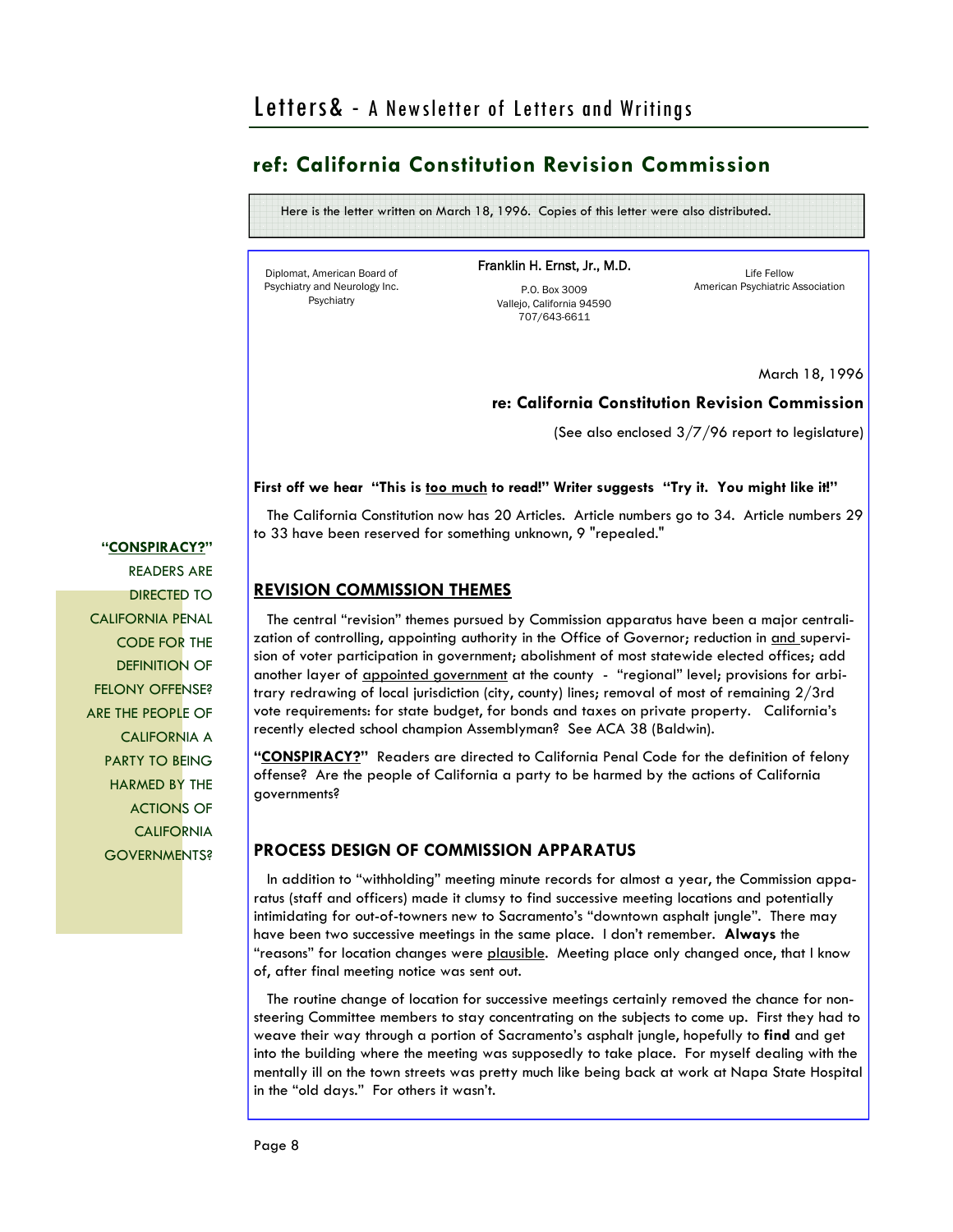#### **Meetings were not consumer friendly.**

 a) The public community forum listed for end of day was, in fact, ignored by Chairman if possible.

 b) At the Sunnyvale meeting with 150 to 200 public in attendance, Chairman postponed convening the meeting for almost 2 hours. I'm sure he had his reasons.

 c) People who wanted copies of written materials presented to Commissioners were usually directed to a 3rd floor "museum" about a 1/2 mile from Commission office.

 d) Minutes of meeting proceedings have never been available to public in less than two meetings and now almost a year since last.

 e) In the 1996 meetings Chairman has made it clear to Commissioners and public attending that within the Commission there was a "we" who had been determining what would be revised, how those revisions would read. A close paraphrasing would be "And we want you (other Commissioners) to know about it now that we have worked it out. It's on today's agenda for (your action)."

 f) "Public Forums" conducted by League of Women Voters which I attended were the expected stylized, rigidly controlled, preventive of interaction, with a politically correct Commissioner if one showed up. The politically incorrect were interrupted while speaking, shut off as soon as possible, making sure to embarrass them if possible.

 g) "Public Hearings"? In October 1995? Look at the schedules for yourself - times of the week, locations. Distribution of notices much like distribution for the San Francisco Estuary Project hearings four years ago - widespread to a select mailing list of politically correct people, to reduce the chances of politically incorrect views being brought up to make "trouble."

### **PUBLIC ACCESS TO COMMISSION INFORMATION**

 Commission apparatus has exercised very close security on the release of information. For example writer's 3/14/96 request for the mailing address of a Commissioner had to be first cleared by the Exec Dir.

 There was an absolute blanket of security over the time, location of the Commission's first meeting, including by Senator Killea's office staff. Writer's Assembly staff was unable(?) to give time and location of the 2nd meeting. Apparently "public" attending the first meetings were carefully screened, eg approved elitist media reporters? Were any public notices of Commission meetings published? What papers? What dates? Or didn't public meeting notification laws apply to Constitution revision deliberations?

 Background materials, "consultant" report materials are sequestered 1/2 a mile from Commission office, across the Capitol common: California Research Bureau, 900 "N" St, 3rd Floor, Sacramento, 95814, 916/653-7843.

**THERE ARE NO KNOWN RECORDED COMMISSIONER VOTES** on any revised phrasing of elements of the Constitution which the Commission worked on, let alone "adopted." To date I have not seen any record of the dates on which revised elements were supposedly "adopted." Public has not been permitted to have a copy of the specific wording of an "adopted" item for revision in the California Constitution. Maybe the elitist media has a copy but not public-atlarge.

### **2/3rd VOTES BY COMMISSION MEMBERSHIP FOR ADOPTED ITEMS? 2/3rd VOTE REQUIRED BY MEMBERSHIP OF HOUSES OF LEGISLATURE!**

MEETINGS WERE NOT CONSUMER FRIENDLY.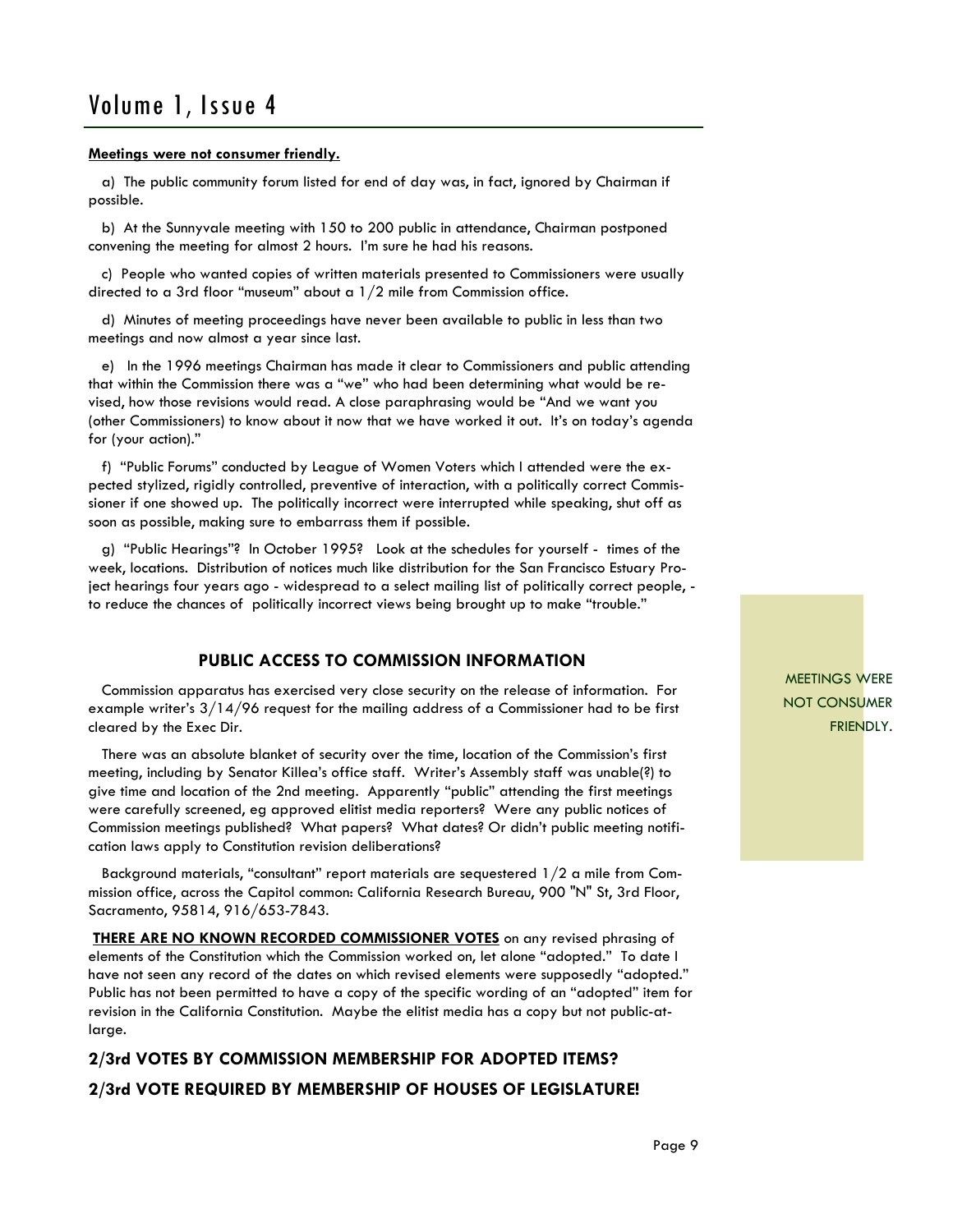ANSWERED BY **COMMISSION STEERING** COMMITTEE.

## **ref: California Constitution Revision Commission**

### **DYSFUNCTIONAL PERSONALITY STRUCTURES**

 **NOT DYSFUNCTIONAL GOVERNMENT STRUCTURES** is the problem in governments. This is in the matter of the **Oath-of-Office violations;** the use of privately held "mental reservations and purposes of evasion" to circumvent the OATH OF OFFICE. Oath of Office as taken by government officials includes "to support and defend" the two Constitutions **"without mental reservations or purpose of evasion"** - **this is** the problem for government.

**OATH OF OFFICE FOR COMMISSIONERS?** It would seem reasonable to this writer that the membership of the Constitution Revision Commission would take the California Constitution Oath of Office to adhere to the Constitution they are talking about changing at least until it was changed in the manner called for in the Constitution. The minutes of the May 3rd and 4th, 1994 meeting do not record any Oath of Office being administered to or taken by the Commissioners. "Personnel records" information, eg mailing addresses, yes. Oath no. At least 12 of original Commission membership would not necessarily have ever have taken that oath at a previous time. Revision Commission Chairman view of Oath?

 **The focus of that first meeting instead** was on special interests, on studies by University of California Berkeley, Davis professors for "better" governing controls over people, "improvements" on techniques and strategies for tax fund distributions for "programs" (to pay various levels of government employees).

### **MORE ON SOME OF COMMISSION PROPOSALS** (See 3/7/96 report)

### **COUNTY CHARTER "HOME RULE" COMMISSIONS**

 This seems to be the center piece of the Revision effort. Proposal would provide for **Constitutionally mandated** County "Charter Home Rule Commissions." Initially at one per county, each with its own authority **and autonomy** would be empowered to make its own deals with neighboring "Charter Commissions", to combine their landed territories with other "Charter Commission" territories to form larger jurisdictional authorities (for themselves). These "Charter Commissions" would be appointed! By whom is not (yet) listed. Commission Chairman has been very specific that a majority of each of the (County) Charter Commission members would be **NON-ELECTED persons** (from the same county?).

 "Charter Commission" authority would include revising city boundaries, revising taxing authorities, to remodel county boundaries, activities, services delivery, to decide which ones would continue to exist. Once these regional Charter Commissions were in place, would they have control of land use matters? That question has come up privately from many people, not answered by Commission steering committee.

 **Spokane** recently voted down "Charter Commissions" as did **Arkansas**, in 1995. The status of the **Nebraska** struggle on this matter is not known to writer. Similar efforts are afoot in **Pensacola**, Florida. The gross, violent defrauding of voters in the **Miami-Dade County "Metro"** scandal of the '60s is known to many. Why not ask the background of the "charter" for the **Sacramento Area COG** (Council of Governments), how it was put in place, the vote (fraud?) for it about 20 years ago. Who led that pack?

 **"WE NEED A HAMMER, WE NEED FORCE!"** These are the words of the Exec Director of League of California Cities and Commission V Chairman to describe "the need to force cities, districts, counties to consolidate" services, territories, jurisdictional authorities into regional (appointed) governing bodies.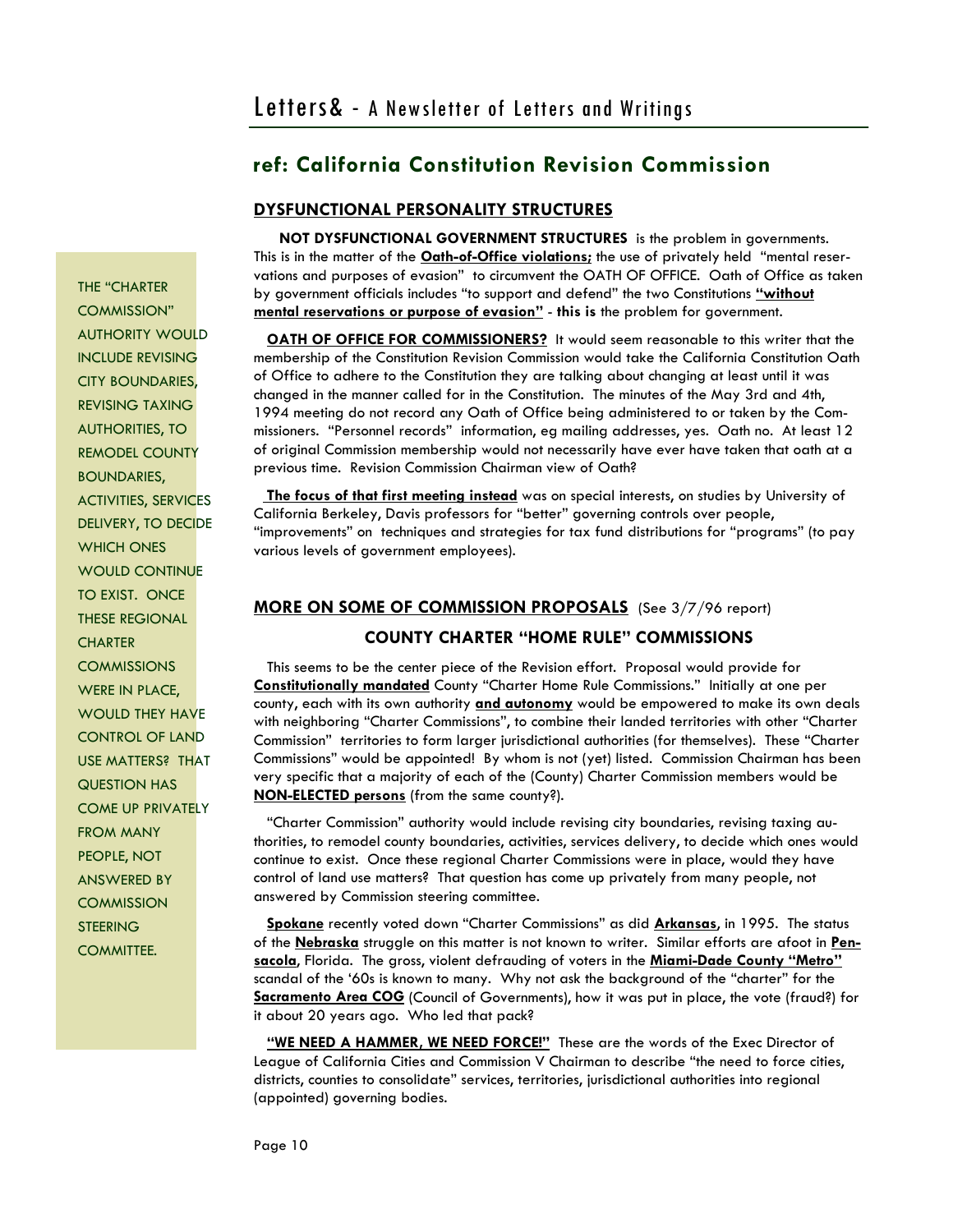An additional "Charter Commission" wrinkle, as I recall is that somewhere else in the Commission's oral proceedings was mention of other changes to also take place by then, ie what would constitute a voting jurisdiction for the purposes of particular changes in a local government's boundary. Whose vote would count for what in this Revision proposal has been obscured by the non-release of written documentation of what Commission members may think they may have voted on!

 **Whenever a matter was voted on by Commission and then later reviewed even in nonminute form almost routinely some Commissioner stated "This isn't what I thought I was voting for. I'm against (not in favor of) this (as it was written)."** 

 **One sop** to go along with the Charter Commission proposal: the voters would be permitted "to vote on these" charters before they were put in place. Yeah! Yeah! Like in the Miami-Dade County "Metro Charter" vote fraud in the 60's. There the voters were really ripped off. Estimated 75% of voters voted against it. Election (vote fraud) department there voted for it 60%. Election vote fraud department won. (See VOTESCAM, Collier and Collier, Victoria House Press, NY, 1992, especially also on participation by League of Women Voters in vote fraud.)

### **THIRTY-FIVE YEARS OF REGIONAL (APPOINTIVE) GOVT PROPOSALS**

 The proposed "Charter Commissions" give the appearance of being similar if not identical to the Regional Government structures repeatedly introduced as bills over the past 30 to 40 years at the insistence of the BIG MONEY interests of the San Francisco based, Council on Foreign Relations directed, Bay Area Council. The difference is in attempting to use the California Constitution Revision procedure **to take over all of California** at the local level by appointed "planning bodies" who would supervise the locally elected policy-setting representatives. "Policy setting" and "planning" are close if not the same activity. The elected are elected to represent voters by debating and voting on these matters.

**COUNTY GRAND JURY SYSTEM:** The County Grand Jury system does not require Charter Commission tampering, "consolidating." Actually there are not enough county grand juries. Current problems in system? Yes. They will be cleared up when the people are ready to clear them up.

### **CHARTER COMMISSIONS? A better license to tax and borrow without voter approval?**

 The California Constitution Article 16, Sect 19 now seems to give **Charter** Cities and Counties an ability to levy new debt and/or assessments without any vote of the electorate being required if they decide (to dare the wrath of the voters), as long as the **plausible** reasons given are "public improvements." Under provisions of this "revision" proposal all cities apparently would eventually become Charter (City, County) governments. Further? See also the bill ACA 38 (Baldwin).

### **REPRESENTATION compared to (the efficiency of) CENTRALIZATION**

 There was talk to **reduce the number of California counties from 58 down to 10** (regions). This would be to centralize, to reduce the amount of accountable local elected govt. 3/7/96 report shows California now exists at a squalid, poverty level in COUNTY elected representation.

**FATE OF VOTER APPROVAL FOR CALIFORNIA JUDGES** under the "free wheeling" authority of "Home Rule Charter Commissions?" The question of how voters would retain their **vote for judges** in California did not come up but would seem germane in "regional remapping" considerations. Currently voters have the chance to unelect a judge, eg Rose Bird a few years back. What would happen to the elections of California judges under the proposed mandatory

THE PROPOSED "CHARTER COMMISSIONS" GIVE THE APPEARANCE OF BEING SIMILAR IF NOT IDENTICAL TO THE REGIONAL **GOVERNMENT STRUCTURES REPEATEDLY** INTRODUCED AS BILLS OVER THE PAST 30 TO 40 YEARS AT THE INSISTENCE OF THE BIG MONEY INTERESTS OF THE SAN FRANCISCO BASED, COUNCIL ON FOREIGN **RELATIONS** DIRECTED, BAY AREA COUNCIL.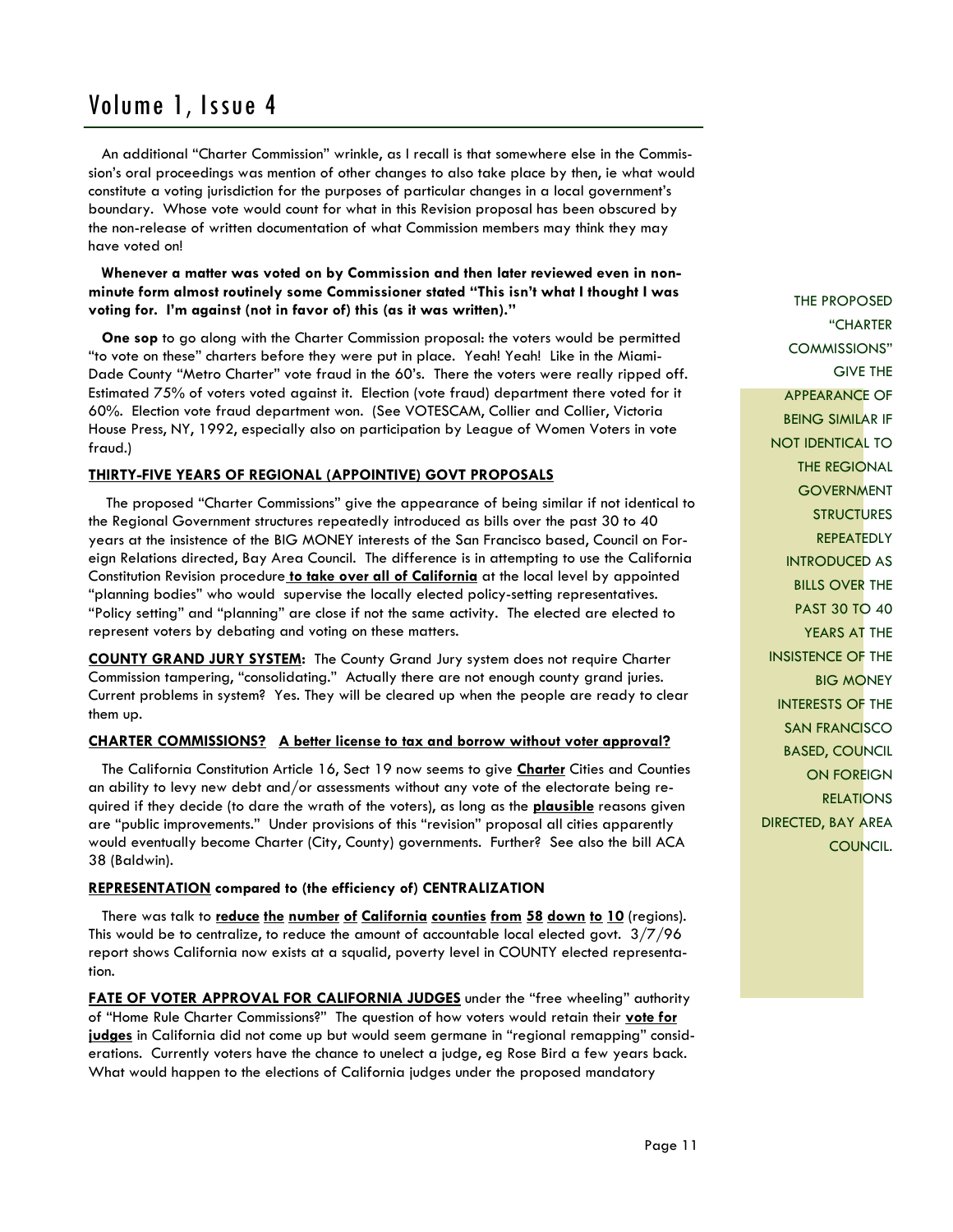"Charter Commissions?" Unknown, undecided, unwritten at this point. Up to the caprice of appointed "Charter Commissioners?" Up to who would have made the biggest campaign contribution to the biggest muscle most recently "elected" in the local "votescam?"

### **GOVERNMENT GRIDLOCK**

 There is unhappiness in officials when **"GOVERNMENT GRIDLOCK" is** defined back to them as exactly what the **"checks and balances"** of constitutional government is about.

Other of those so-called government **"gridlock problems"** discussed in Commission included

1) Removal of 2/3 voter requirement for bonds, ie public debt secured by privately owned property.

2) The citizen initiative process. Citizen initiatives "need to be reviewed, cleared (first) by legislature."

3) Voter recall and referendum processes "need to be tightened."

4) Remove the 2/3 vote requirement for legislative budget approval. "A majority is good enough."

5) Abolish most statewide elected offices. "Governor would know best what's good for government."

### **NO DISCUSSION OF CONSTITUTION ARTICLES ALREADY VIOLATED BY JUDICIAL "SITUATIONAL (VALUES, CASE) LAW"**

See especially Art 16, Sec 18; Art 20,Sec 3.

 The government budgeted items permitted (encouraged?) by judiciary, never open for negotiation? **Annual "banker services"** costs - for "certificates of participation" (COPs), for redevelopment projects, others(?), ie "the bankers' annual take." How about an amendment highlighting that this non-voter approved debt load is a violation of oath of office by the dysfunctional personality structures initiating it, permitting it? The repeated bypassing of the intent and the content of Article 16, Section 18 of California Constitution by government officers in their **oath-violating**, privately held "mental reservations and purposes of evasion" is evidenced by their actions. Their violations of Constitutional oaths of office is at the very least a government embarrassment if not scandal. The Public Debt heaped upon the taxpayers within voting jurisdictions while prohibiting them a vote on the matters, encumbering their private property for "special interest" redevelopment projects and "COPs?" The permitters, the initiators and the instigators of these events are examples of the "dysfunctional personality" structures referred to the enclosed report of 3/7/96. In "Games People Play" these are some of the players in the repetitive instances of **the four-handed game "LET'S PULL A FAST ONE ON (JOEY) CALIFORNIANS."** 

The four hands are 1) "It" (here Californians), 2) "Instigator", 3) "Initiator", 4) "Permitter/Forbidder."

IN "GAMES PEOPLE PLAY" THESE ARE SOME OF THE PLAYERS IN THE **REPETITIVE** INSTANCES OF **THE FOUR-HANDED GAME "LET'S PULL A FAST ONE ON (JOEY) CALIFORNIANS."** 

THE FOUR HANDS ARE 1) "IT" (HERE CALIFORNIANS), 2) "INSTIGATOR", 3) "INITIATOR", 4) "PERMITTER / FORBIDDER."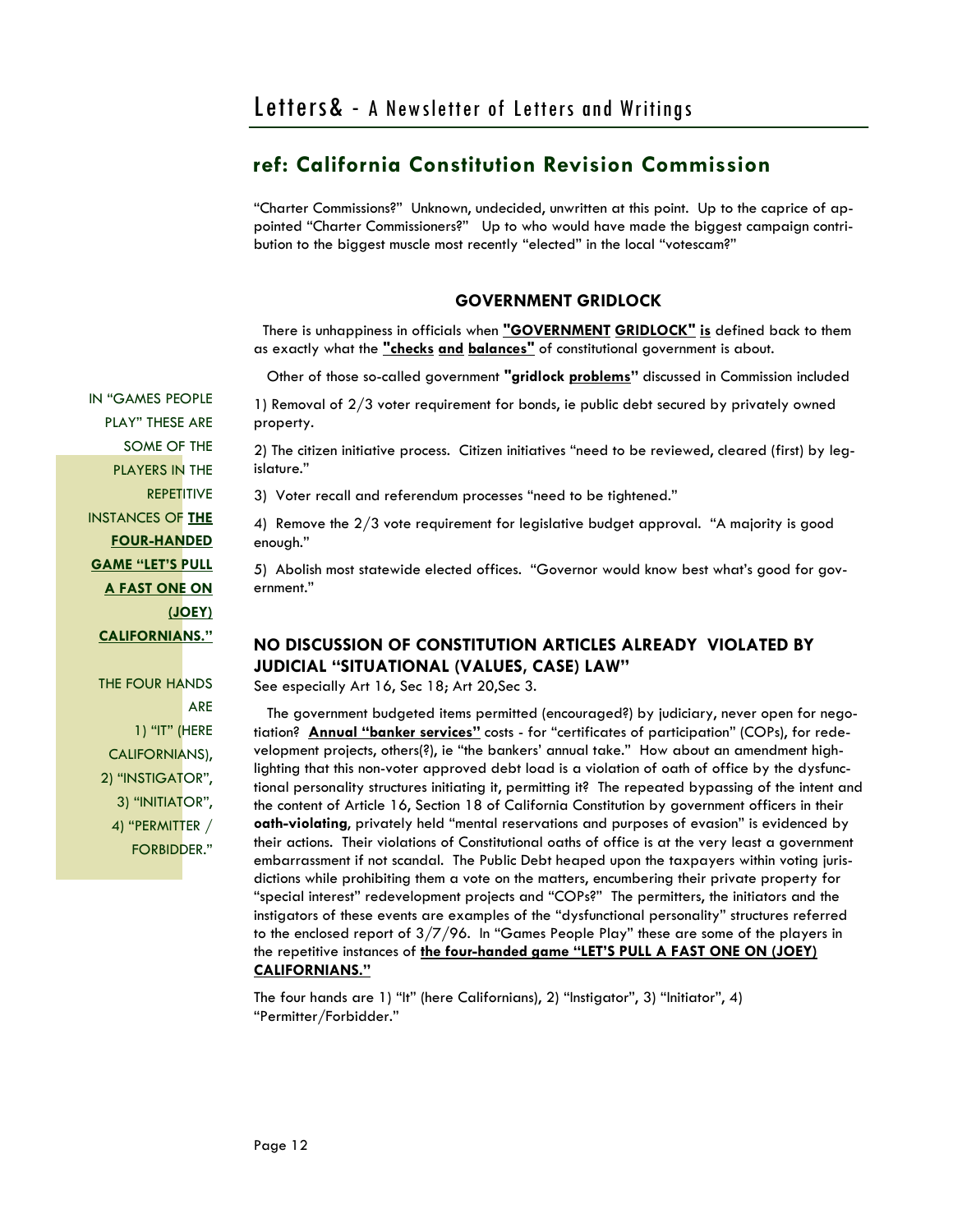### **SO FAR ANY ARTICLE OF THE CONSTITUTION TO BE REVISED FOR SUBMIT-TING TO THE VOTERS IS AMONG THE BILLS LISTED BELOW but...**

**Senate Constitution Amendment bills** introduced since 1/12/96 (see Senate Weekly History).

**SCA 26 (Thompson) on state budget;** 

**SCA 27 (Leslie) on Initiatives and Referendums;** 

**SCA 28 (Peace) on education;** 

**SCA 29 (Kopp) on eradicate Board of Equalization, Franchise Tax Board, etc, reported amended;** 

**SCA 30 (Haynes) adding something to Art 1;** 

**SCA 31 (Haynes) on legislature term limits, state budget, bonds and "Charters";** 

**SCA 32 (Hayden) term limits for U C Regents;** 

**SCA 33 (Thompson & Kopp) to abolish elections for many statewide offices inc State Supt Education,** 

**SCA 34 (Marks) adding an element to Art 13;** 

**SCA 35 (O'Connell) adding a section to Art 9.** 

**Assembly Constitution Amendment bills** since 1/12/96 (see Assembly Weekly History).

**ACA 33 (Burton) state budget (amended after 1/12/96);**

ACA 34 (Conroy) term limits;

**ACA 35 (Kaloogian) abolish elections for many statewide offices;** 

ACA 36 (Knight) juries,

**ACA 37 (Machado) add a section to Art 20, elections;**

**ACA 38 (Baldwin) local government and finance;** 

ACA 39 (Morrissey) taxation exemptions;

ACA 40 (Mazzoni) school taxes;

**ACA 41 (Caldera) legislative supervision of initiatives;** 

**ACA 42 (Poochigian) on "state functions";** 

**ACA 43 (Conroy) repeal public utilities commission, Article 12;** 

ACA 44 (Ducheny) post secondary education.

### **Telephone number of Legislative Bill Room: 916/445-2323.**

 Find the local office of your **District Assemblyman and California Senator in the local telephone book**. Ask staff there for these bills. Bills probably be amended in next month or so. Get updated versions later.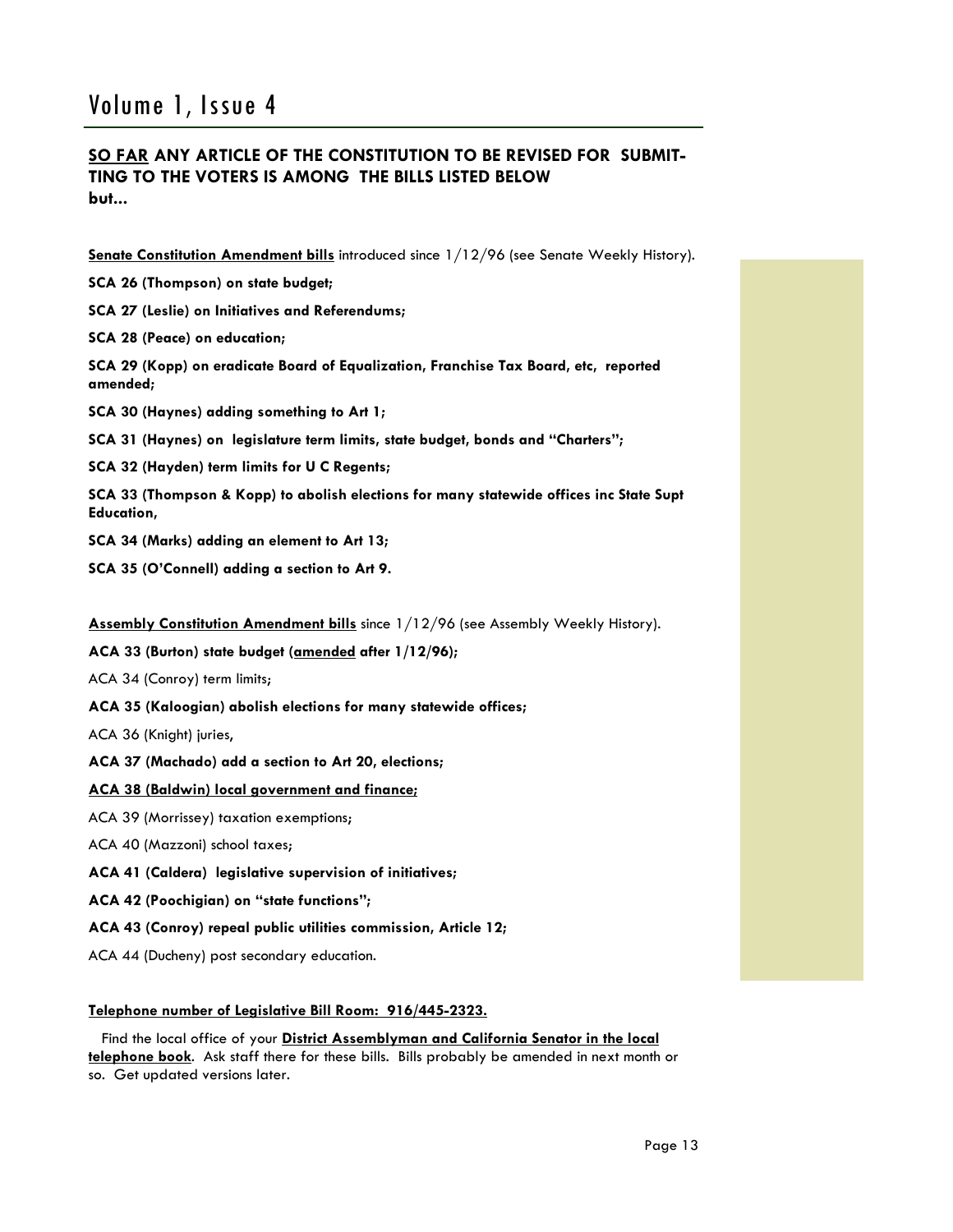#### **"DEADLINES"**

**February 23, 1996** was deadline for Constitution Amendments to be submitted in legislature. It was apparently met for all Constitution elements, **with or without consideration by Commission membership**, while Commission membership still thought it was deliberating on those matters. Have Commission meetings merely been a cover, while heavyweights go ahead with own pre-decided program?

#### **June 27, 1996:**

 The deadline for the California Legislature to submit a measure(s) to the California Secretary of State for the November 5, 1996 ballot is June 27, 1996. It would seem some plan of action is afoot, not yet evident, to circumvent the usual and customarily expected series of legislative hearings including the public in deliberative considerations. It appears the legislature will ultimately be led to **vote for** or to **vote NOT-for** the submission to voters of either amendments or a Revised California Constitution at the 11/5/96 (VOTESCAM) General Election.

### **TO GET A REVISED CONSTITUTION ON THE 11/5/96 GENERAL ELECTION BALLOT REQUIRES APPROVAL BY 2/3 VOTE BOTH SENATE & ASSEMBLY.**

**Senate Membership** is 40, 2/3 is **28 votes required; Assembly** is 80, 2/3 is **54 votes required.**

### **Described here and on 3/7/96, Commission apparatus designed a process completely successful in total exclusion of any valid public input to date.**

 I don't know what the strategic plan of the "insiders" for this revision is. I would, however, look for a TEXTBOOK QUALITY "STYLE-SHOW" of **FRAUD IN LAW.** Super hurry-up and delay tactics. Commission hearing cancellations and very short notice of Commission hearings. Periodically elitist heavyweights and representatives closeted in "special interest conferences" in "key" legislator offices. Overlapping, simultaneous hearings by some Committees. Constitution bills concealed by Committee misdirection, "undesignated" Constitution Amendment bills, etc. The "spot bill", the hurry up "Conference Committee." Most all of this in order to go through the "legally" required motions of "open public hearings" and like a magician, still effectively keep the public from knowing what they are really doing.

 Some of this is like the "public hearings" for Solano County's "Tri-City and County Regional Park and Open Space" when 10,000 acres of private land was removed from private control, transferred to government control without any compensation to owners, 1991 - 1994.

### **FRAUD IN LAW - FRAUD IN FACT**

 Watching this Constitution Revision Commission process unfold I was reminded of the **fraud-infact** involved in the "adoptions" of 1) the **US 14th Amendment** ("slaves" became "U S citizens", bankers loans to government unquestionably secured) and 2) in the **US 16th Amendment** (IRS) and 3) in the **US 17th Amendment** (state legislatures disenfranchised of US Senators as **state**  representatives).

 **Further I was reminded of** March 9, 1933 when President Roosevelt heavy-handedly demanded Congress extend and amend the Oct 6, 1917 War and Emergency Powers Act to in-

SOME OF THIS IS LIKE THE "PUBLIC HEARINGS" FOR SOLANO COUNTY'S "TRI-CITY AND COUNTY REGIONAL PARK AND OPEN SPACE" WHEN 10,000 ACRES OF PRIVATE LAND WAS REMOVED FROM PRIVATE CONTROL, TRANSFERRED TO GOVERNMENT CONTROL WITHOUT ANY COMPENSATION TO OWNERS, 1991 - 1994.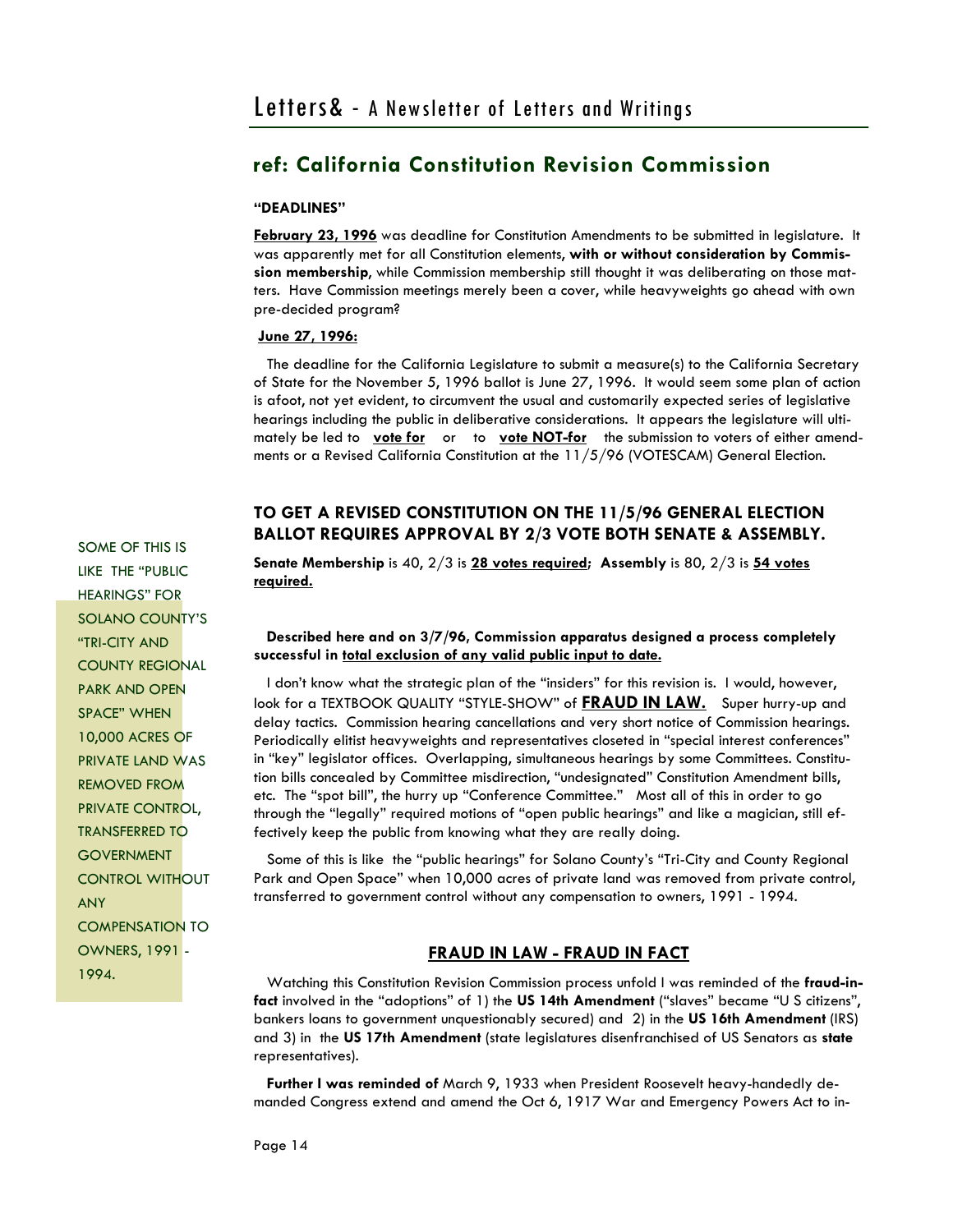clude the people of the US as also being among the enemies (of the government). He made us subjects of the international bankers, confiscated our gold. Actually this was an overt act of treason (Art III, Sect 3 US Constitution: "(L)evying war against them ... or in adhering to their enemies, giving them aid and comfort.").

**FRAUD IN LAW?** Will either house of the legislature be permitted to openly debate the provisions of the proposed Revision of the California Constitution, let alone deliberate in Committee hearings?

**FRAUD IN LAW?** Will the content of revision provisions be suppressed via the "spot bill" process? Hidden in "undesignated SCA bills? Other tactics unknown to me in the legislature's "bag of magic act tricks?" Sole hearing on a revised constitution in one "Conference Committee" hearing? Legislative drama directors calling for confusions, hurry ups, diversions of member attention off the measure ?

### **REVISIONS PROPOSED HERE AS ALTERNATIVES**

**MORE ASSEMBLY DISTRICT MEMBERS:** To represent instead of rule (control) constituents**!** 

 California now has 80 Assembly Districts for 30 million people. This is 0.4 of an Assembly District per 100,000 people. **Squalid, poverty level representation, but ideal for ruling, (tyranny?).** (See 3/7/96.)

 **Compare California's meager 80 Assembly** members for 30 million residents to **Arkansas**  with an Assembly of 100 members for 2.4 million, **Connecticut** has 151 in Assembly for 3.3 million, **Georgia** with 180 for 6.5 mill, **Missouri** with 163 for 5.1 mill, **New Hampshire has 375 Assembly members for 1.1 million residents**. **New York** has 150 Assemblymen. **North Carolina** - 120, **North Dakota** - 98, **Pennsylvania** - 203, **tiny Rhode Island** has 100 and **Texas** has 150 in its Assembly representing 17 mill.

 **More assembly districts?** -- Better representation, **lower campaign costs** for candidates to get known, harder to fool the people. Even at 400 Assemblymen, California would still rank only 46th in the nation for state assembly representation, ie only 1.33 Assemblymen per 100,000 people. Objections to such a proposal will be raised by the special interests and the dysfunctional.

 As it stands now it's almost impossible to get (re)elected to the California Assembly without becoming beholden to "special interests."

**VOTESCAM:** There are no constitutional protections for the ballot box. County election departments have total, complete, unverifiable command over the vote counting process. It includes the exclusion of and prohibitions against any public-at-large presence, exclusion of any public observers to witness, see, check, videotape, track the vote counting process. Election departments have **NO CHECKS AND BALANCES** to their absolute, dictatorial powers. Trust them ? On what basis ? To do what ? Who cuts their paychecks ?

 Solano is no different from other counties. The instances of vote counting fraud are rampant, in California and in the nation's 3000 counties. Election departments are administratively under their County Administrators. Any VOTESCAM would be under the protection of the County (Parish) Administrator. County Supervisors? They should be instructed by public to protect the vote counting. Writer wonders about **National Association of County Administrators**, its hand in the transcontinental VOTESCAM operations. Hard to conceive of that Assn being in the dark about these "fast ones being pulled."

### **VOTESCAM:**

THERE ARE NO CONSTITUTIONAL PROTECTIONS FOR THE BALLOT BOX. COUNTY ELECTION DEPARTMENTS HAVE TOTAL, COMPLETE, UNVERIFIABLE COMMAND OVER THE VOTE COUNTING PROCESS. IT INCLUDES THE EXCLUSION OF AND **PROHIBITIONS** AGAINST ANY PUBLIC-AT-LARGE PRESENCE, EXCLUSION OF ANY PUBLIC OBSERVERS TO WITNESS, SEE, CHECK, VIDEOTAPE, TRACK THE VOTE **COUNTING** PROCESS. **ELECTION** DEPARTMENTS HAVE **NO CHECKS AND BALANCES** TO **THEIR ABSOLUTE, DICTATORIAL** POWERS. TRUST THEM ? ON WHAT BASIS? TO DO WHAT? WHO CUTS THEIR PAYCHECKS ?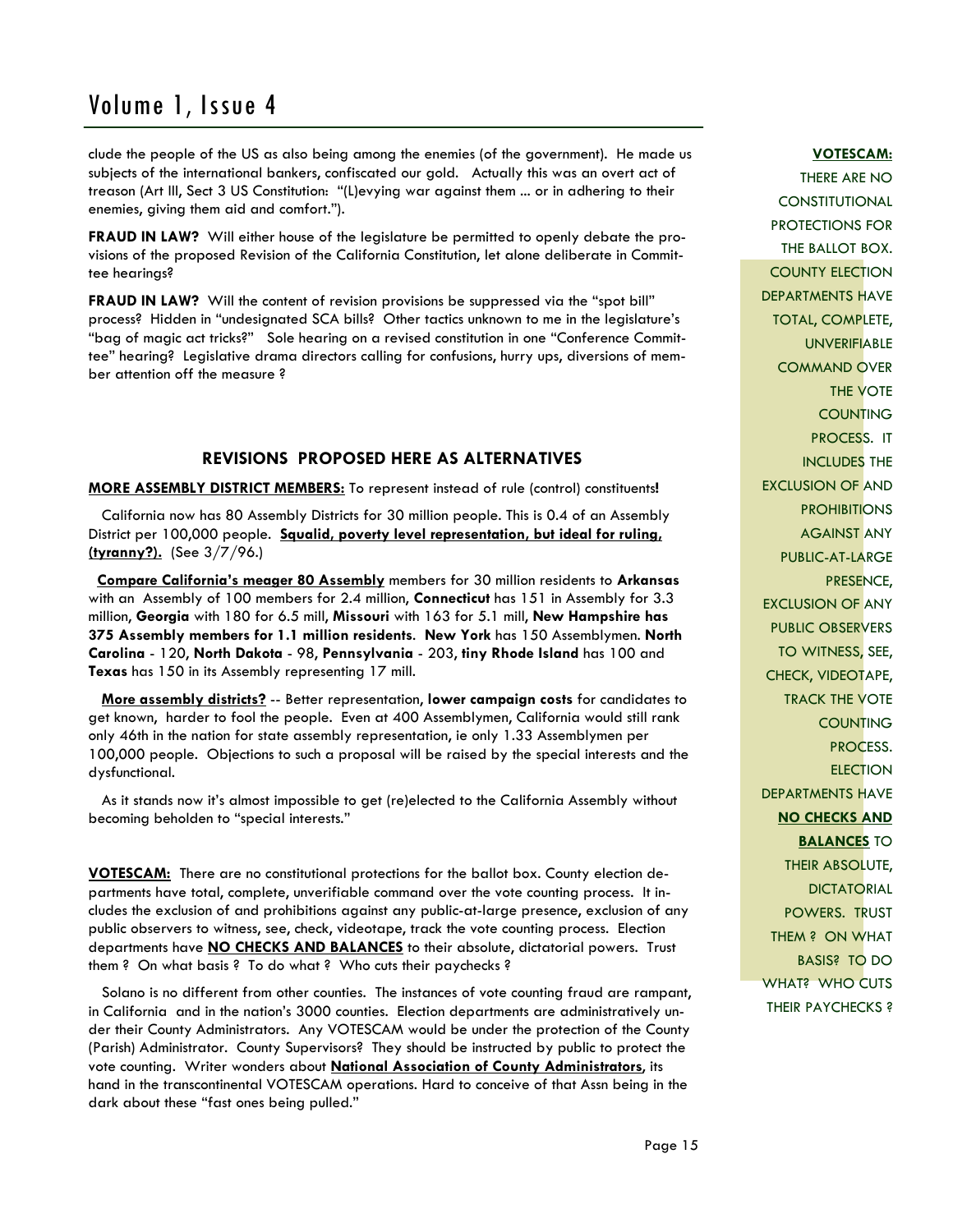The International City Managers Association (USA) would privately know about them. **What about California State Assn of Counties (CSAC), 1100 K St, Sacramento?** Ask past Executive Directors about VOTESCAM.

 People have been sold on instant results of an election but at the expense of being defrauded of their vote. Paper ballots may be slower BUT counting can be witnessed and verified. Reliable computer test sampling interspersed during mainstream vote counting? There's no way to control the number of networked terminals able to influence an operation like govt computerized vote counting that I know of.

**FULLY INFORMED JURORS** Provision in constitution for jurors to be "fully informed"; **properly instructed** that their job is to try both "fact" **and** "law." It would increase legislative accountability; remove monopoly of judiciary over "justice", reduce unilateral judicial "law." People would become more "self-governing."Many pieces of special interest legislation now passed by California would be "NULLIFIED" by fully informed juries. Corruption in the judiciary might decrease. "Bad" laws would get another look by the basic unit of 12 peers, biblically the number of "governmental perfection."

## **Curt Pringle, as Assembly Speaker, controls key features of how, what the Assembly votes on & when.**

### **Senator Bill Lockyer is manager of the California Senate.**

 Will Californians be represented, "taken" or ruled when this "revision" measure comes up. Isn't Curt Pringle from Orange County ? Irvine Company of Orange County is invested in a Revised Constitution.

### **HISTORY OF THE CALIFORNIA CONSTITUTIONS**

 **THE** CONSTITUTION of the CALIFORNIA REPUBLIC was first adopted by Californians in 1849. As a Constitutional Republic, California was admitted to the Union in 1850 as a state.

 In 1879 Californians were conned into adopting a new **Constitution of the State of California**. This new Constitution "forgot" to specify the State's borders. Why? It was now a corporation (capital "S" for State). Corporations don't have geographic borders. And more revisions (con jobs?), eg 1962, 1966, 1970, 1972, 1974, 1976, etc. **NOW YET ANOTHER ONE, AGAIN!**

But the original Constitution is still there. It never was repealed.

PROVISION IN CONSTITUTION FOR JURORS TO BE "FULLY INFORMED"; **PROPERLY INSTRUCTED** THAT THEIR JOB IS TO TRY BOTH "FACT" **AND** "LAW." IT WOULD INCREASE LEGISLATIVE ACCOUNTABILITY; REMOVE MONOPOLY OF JUDICIARY OVER "JUSTICE", REDUCE UNILATERAL JUDICIAL "LAW." PEOPLE WOULD BECOME MORE "SELF-GOVERNING."MANY PIECES OF SPECIAL INTEREST LEGISLATION NOW PASSED BY CALIFORNIA WOULD BE "NULLIFIED" BY FULLY INFORMED JURIES. CORRUPTION IN THE JUDICIARY MIGHT DECREASE. "BAD" LAWS WOULD GET ANOTHER LOOK BY THE BASIC UNIT OF 12 PEERS, BIBLICALLY THE NUMBER OF "GOVERNMENTAL

PERFECTION."

**FULLY INFORMED** 

**JURORS**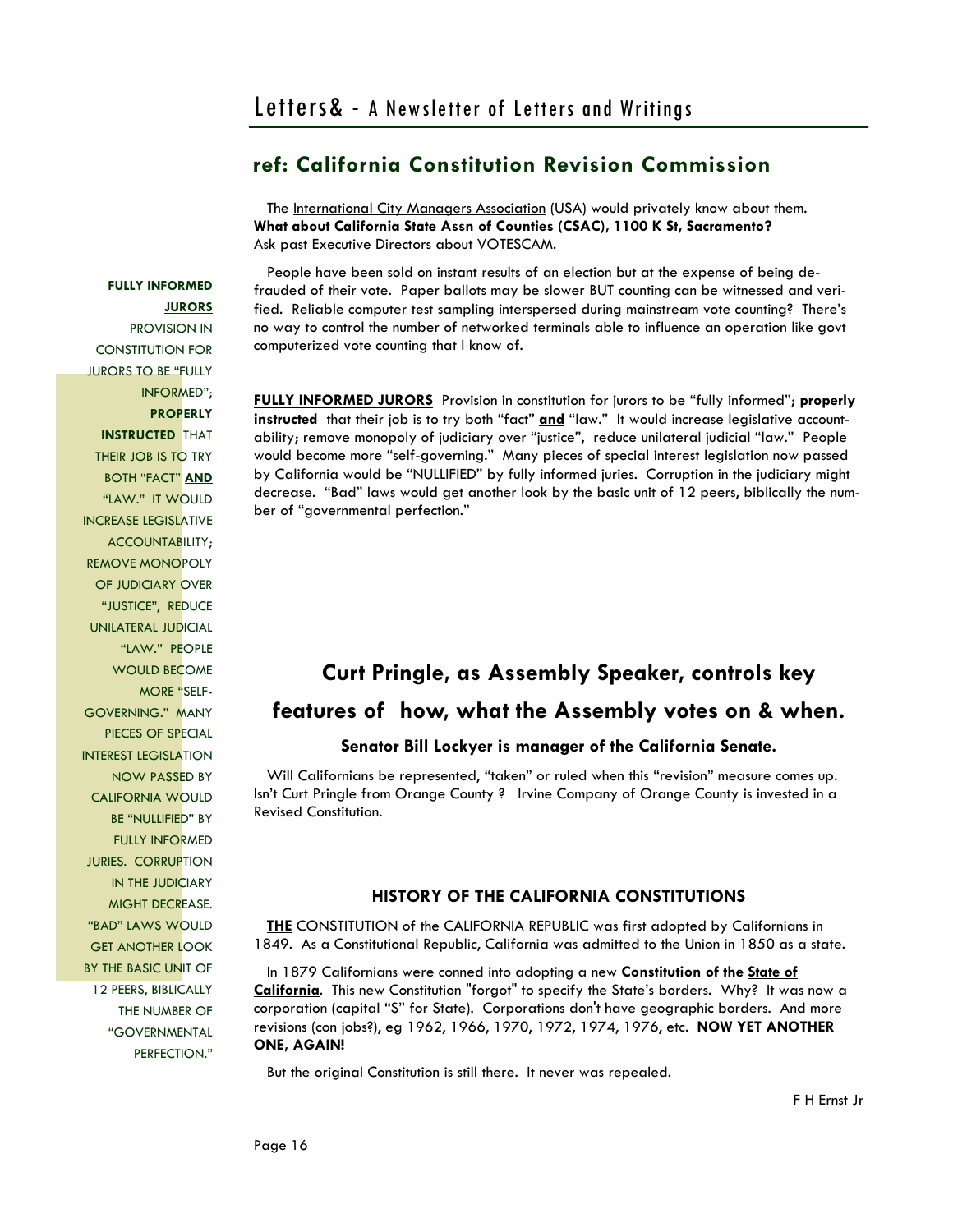### **NOTES:**

 Meetings held in downtown Sacramento were attended mostly by government types, ie lobbyists and members of governor and legislature staffs. There were also usually up to a handful of us members of the public-at-large, plus whatever press may have come.

### **PRESERVATION OF CONSTITUTIONAL GOVERNANCE?**

Respect for the majorities in the masses, multitudes and also protections for the individual?

 (Re Initiative remodeling) Professional writers of Constitution Initiatives were quite explicit - "Getting a (Constitutional) Initiative passed depends on HOW IT'S COUCHED", ie the language used to sell it to the voting public, to soften the impact of what the actual intent is.

 Currently several of the Constitutional Amendment bills are scheduled for hearings in different Committees but each of these Senate bills is going to Senate Constitutional Amendments Committee (916/445-2802). Each Assembly bill looks to be going among other places to the Assembly Committee on Elections, Reapportionment and Constitutional Amendments, Chairman Bruce McPherson, Room 3093, tel 916/445-8496, Committee tel 916/322-5249.

 Best I can tell, there are several "scenarios" which those calling the shots are considering. These include "spot bills", Conference Committee of both houses somewhere along the way, in addition to the usual, expected, probable Committee hearing procedures. Reference the "Conference Committee hearing" routine. In California those are public, if you hear about them let others know. If you know about them and get to those that you can attend, speak. Be visibly present. Written input put in two days ahead will have an effect on them.

 From last year's work defeating the Alquist bill to get California approval for a federal "Conference of States", most know who is on the Senate Constitutional Amendments Committee and have their numbers, know about also sending (letter  $\frac{a}{x}$  or fax) copies to Senate office of floor analysis.

Several vote abstentions by legislative analyst noted. Professional views frequently just seemed cut off.

 September thru November 1995 no agendized meetings. Chairman and "steering committee" doing something else?

Typical of California officials? Such absence of good faith can undermine a constitutional government.

…. ABSENCE OF GOOD FAITH CAN UNDERMINE A **CONSTITUTIONAL** GOVERNMENT.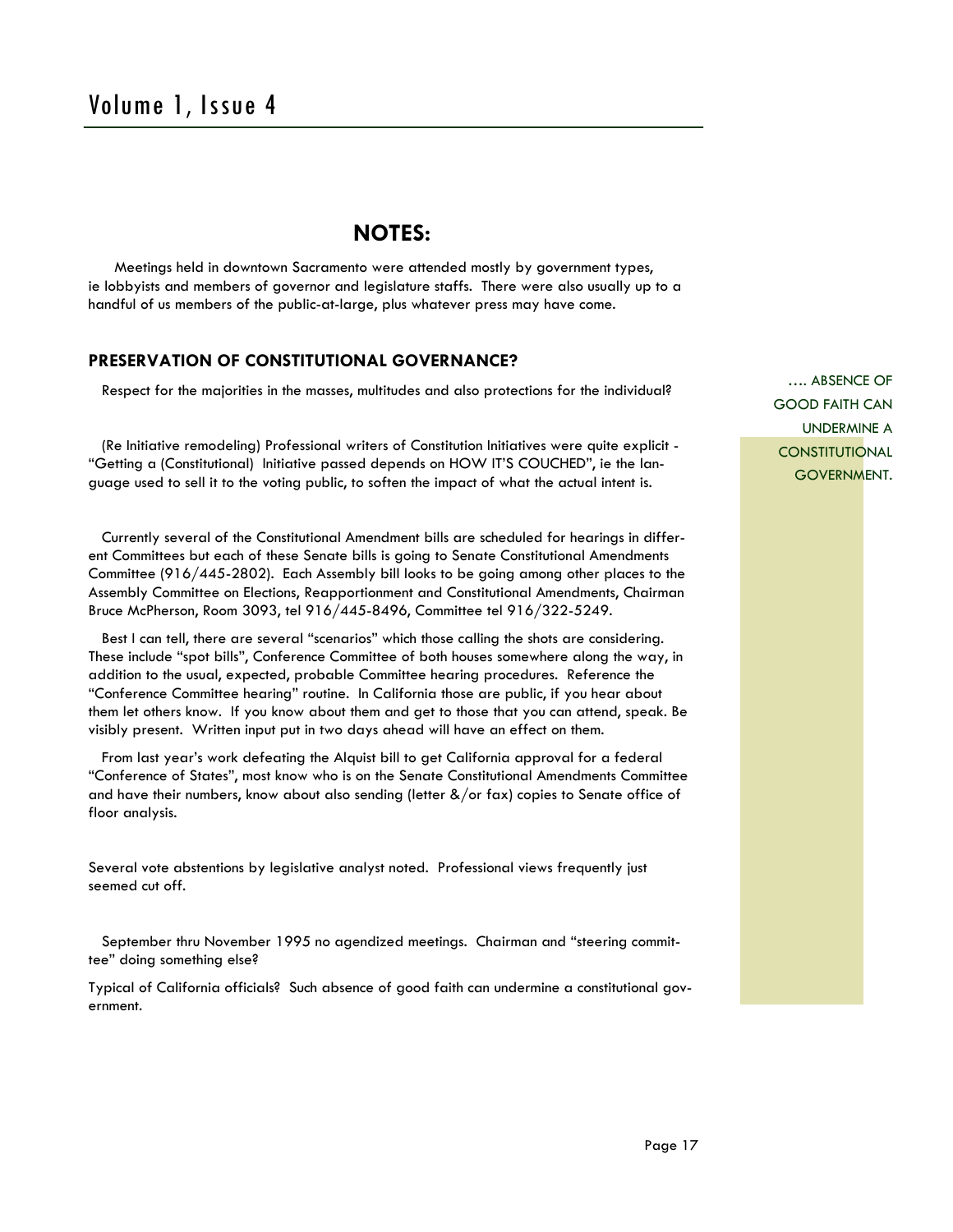Commission Chairman Hauck is also reported as setting editorial policy in the corporate elitist, legislation shaper, "California Journal - StateNet" pair of services. Does it also have a cable TV outlet service ?

 Re Sacramento Area (regional) Council of Government (COG) put in place about 20 years ago? Report has it former Sacramento Mayor Phil Isenberg still feels beholden to the energy then of the now Chairman of CCRC for getting it "adopted" then (by voters ?).

### **SPOT BILL (ULTERIOR) PROCEDURE**

 This is a way a legislator can conceal the intent and ultimate content of a numbered bill. It is used to defeat the deadline for submission of a legislative matter. A "spot bill" will contain innocuous short and featureless content for example in order to get THE NUMBERED BILL through a majority of the hearing processes without attracting public attention. At some point the bill will be "amended", original content "gutted" and the originally intended measure will be substituted, eg an entire 100 page Revised California Constitution substituted into what was originally a one paragraph bill. This "amendment" (substitution) can take place all the way down to the last "Conference Committee" just before the final (third) vote of each house on the bill.

Intermittently since first meeting there have been a variety of "experts" to testify. As of February 1996 the recommendations to be made to the legislature (read Bion Gregory's Legislative Counsel's office) have apparently been firmed up.

### **"SPOT BILL" procedure**

 Revision Commission Chairman William Hauck, on at least three separate occasions this year has mentioned the use of the "spot bill" procedure to preserve the full content of the Commission's Revised Constitution proposal. The goal appears to be for the legalize wording to be done out of sight of any but a few legislators and within the privacy of the Legislative Counsel's Office (the legislature's lawyers). The goal of the Constitution Revision Commission's "Invisible Steering Committee" appears to be the intact preservation of the proposal as a whole and with a minimum of exposure to its contents to the legislators at large, without any public legislative debate or consideration, instead for the final vote by each of the two houses of the legislature to be a "hurry-up to beat the deadline" vote to take place after a Conference Committee has finally brought out into view the intact non-debated revised Constitution. This, of course, can only be done by procedures which prevent disclosure of intent and content to the majority of the legislators and the people at large who might try to influence their representatives.

 This "spot bill" procedure was used by Senator Maddy and Assemblyman Burton in 1993 with their "asset forfeiture and seizure" bills. In that instance each author's bill went through several amended versions finally ending up with exactly the same innocuous, uninformative wording. By identifying what was happening some of us we were able then to persuade the legislators to hold off any precipitous "conference committee" meeting and vote to beat a "deadline."

 Former Mayor R Lugar's Indianapolis is another example, How about the Sacramento COG regional government?

REVISION **COMMISSION** CHAIRMAN ..., ON AT LEAST THREE **SEPARATE** OCCASIONS THIS YEAR HAS MENTIONED THE USE OF THE "SPOT BILL" PROCEDURE TO PRESERVE THE FULL CONTENT OF THE COMMISSION'S REVISED **CONSTITUTION** PROPOSAL. THE GOAL APPEARS TO BE FOR THE **LEGALIZE** WORDING TO BE DONE OUT OF SIGHT OF ANY BUT A FEW LEGISLATORS AND WITHIN THE PRIVACY OF THE LEGISLATIVE COUNSEL'S OFFICE (THE LEGISLATURE'S LAWYERS).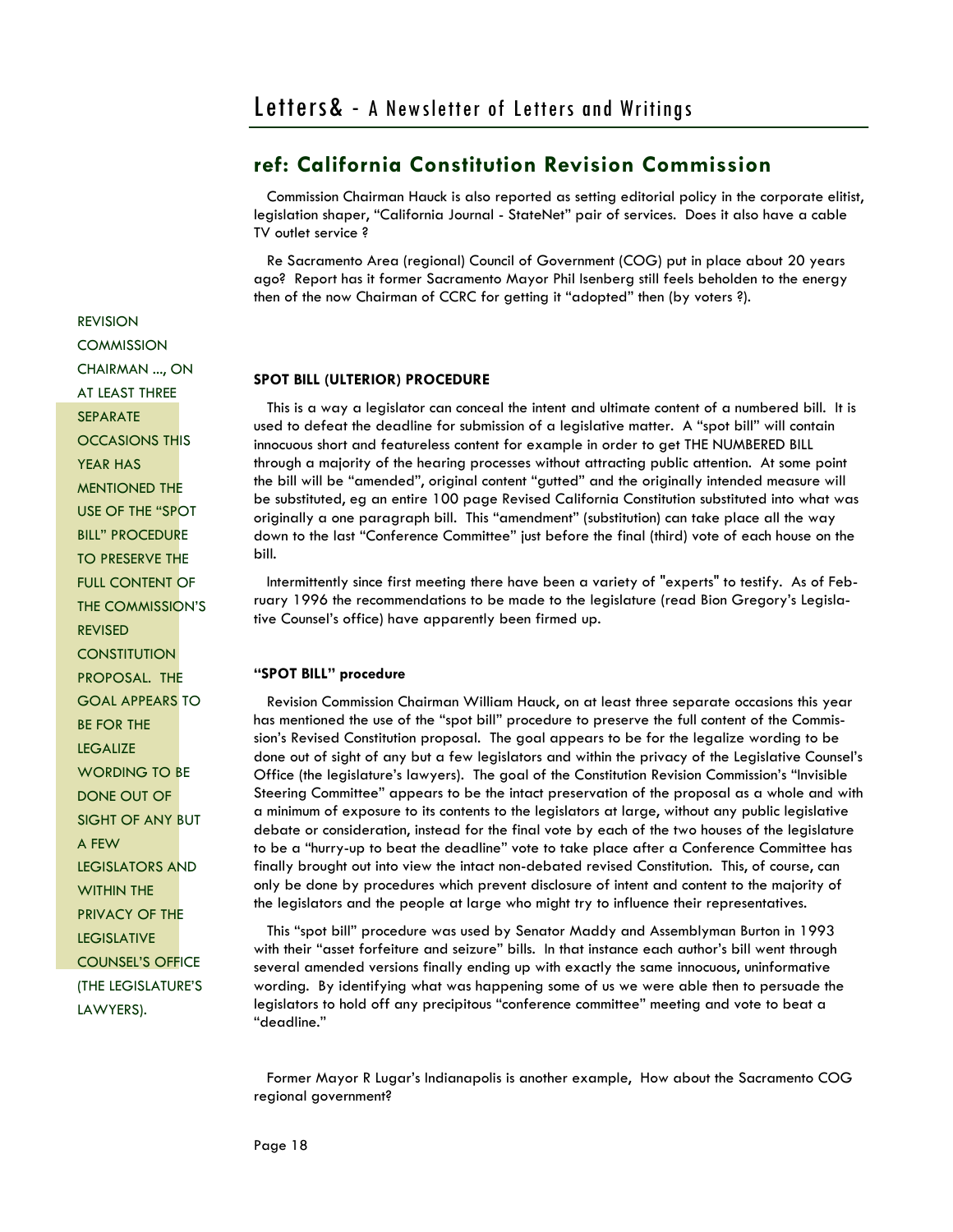### **SHORTEN PERIOD OF "DELAY" AFTER BILL INTRODUCED**

"emergency legislation" - 30 days is too long to wait for a bill to be heard, like the sponsor would not be able to urinate until his bill was heard.

 At the present time there is a 30 day period after a bill is introduced in either house of the legislature before any hearings on it can take place. This gives a chance for the bill to be printed and listed in the legislative documents for its general content and intent. The 30 days gives both the unsuspecting legislator and those being represented at least a chance to learn what's up in the way of proposed new restrictions on the behaviors of the people (purpose of laws, including taxes).

 Proposal in the Revised Constitution is to cut the 30 days down to 10 calendar days, "before either house as a whole would vote on the bill." Effectively this would do away with almost hearings, for example even allowing "Rules Committee" to assign a bill before it was even out in print.

 Part of rationale given by the always plausible Senator Killea for shortening this interval between introducing a bill and first action on it was so that legislature would not have to wait so long to do its work and could adjourn and go home earlier. It was also as if legislative matters are a continuous matter of urgency if not emergency to get more new laws passed.

### **STATE BUDGET PASSAGE**

 Currently the state budget needs to be passed annually by 2/3rds of the membership of each house.

 Two thirds of the Assembly and two thirds of the Senate each also have to approve this Constitution Revision measure if it were to get on the  $11/5/96$  ballot. How many hours of Assembly and hours of Senate time are consumed in the budget matter in a year. Is the modification of the basic instrument for governing the entire state in need of less thought and deliberation by those whom we elect to regulate the affairs of California, the sixth largest economic power in the world?

 The annual, **non-discussable** sums for "banker services'? In Vallejo, the top 1/3 of taxes is skimmed off at budget time for non-negotiable **banker services**. **Then public safety services come up.** 

### **"DYSFUNCTIONAL" PROBLEMS**

 The social problems caused by these dysfunctional personality members of society in office are legion. Government officers with the dysfunctional personality syndrome include the members of the California Supreme Court. These justices, on their own, changed the oath of office requirements specifically written into the California Constitution. Each of them have taken the California oath of office at various times in the past at least 6 times. But it just does not stick, count to them. The first time or so they took this oath was before they had any "judicial immunity."

 PROBLEMS in California government come not from "government gridlock", "dysfunctional structure", "fragmentation and duplication of services", etc They come from the plausible mental reservations and plausible purposes of evasion of elected and appointed officers of government in California who do not adhere to their own oath of office as already contained in Article 20, Section 3 of the present Constitution. Each one has publicly, in front of witnesses, affirmed and publicly signed a contract with the people of California "I will support and de-

PROBLEMS IN **CALIFORNIA** GOVERNMENT COME NOT FROM "GOVERNMENT GRIDLOCK", "DYSFUNCTIONAL STRUCTURE", "FRAGMENTATION AND DUPLICATION OF SERVICES", ETC THEY COME FROM THE PLAUSIBLE MENTAL RESERVATIONS AND PLAUSIBLE PURPOSES OF EVASION OF ELECTED AND APPOINTED OFFICERS OF GOVERNMENT IN CALIFORNIA WHO DO NOT ADHERE TO THEIR OWN OATH OF OFFICE AS ALREADY CONTAINED IN ARTICLE 20, SECTION 3 OF THE PRESENT CONSTITUTION.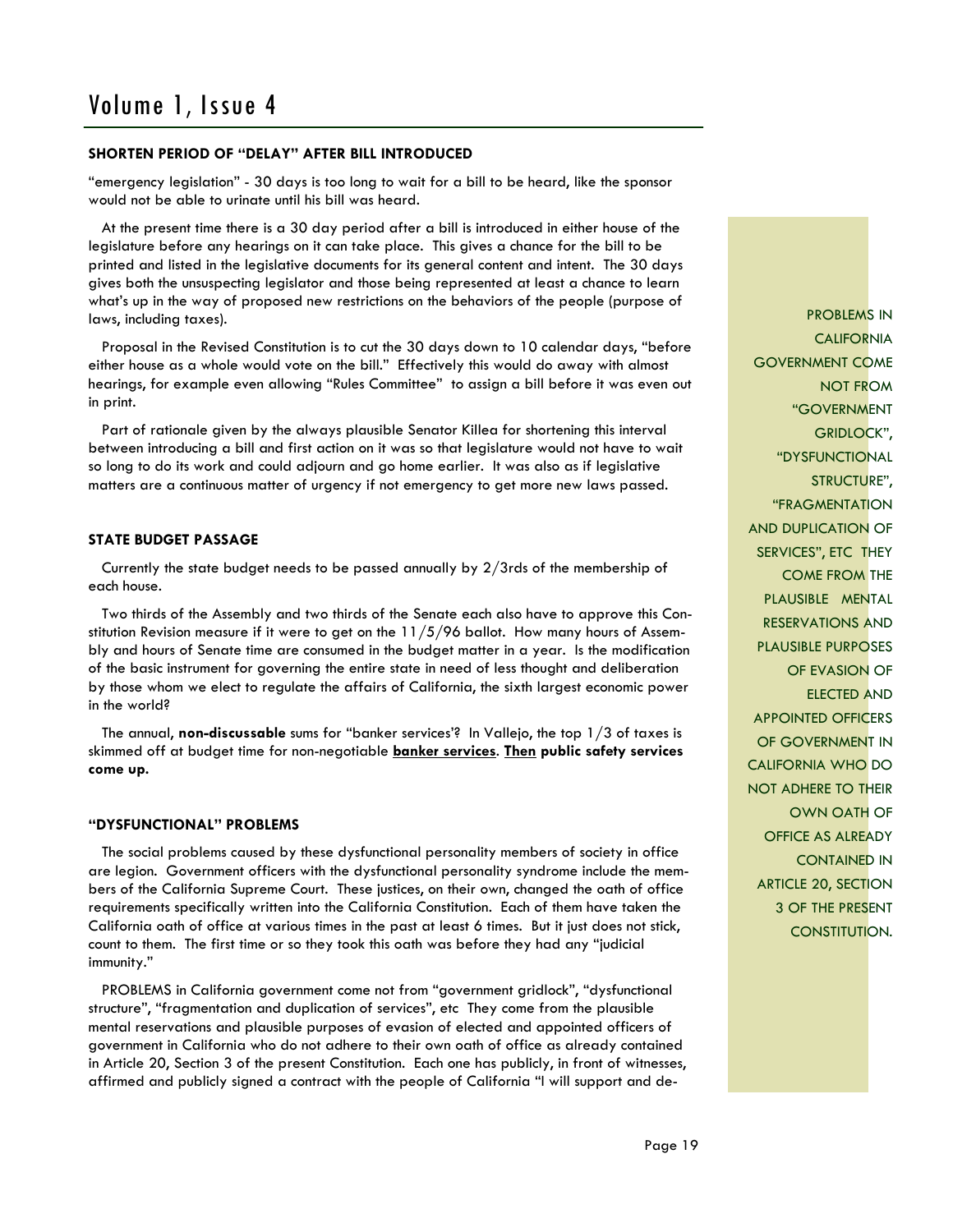fend (both the state and the federal constitutions and that) ... I will bear true faith and allegiance to (these same two documents) ... without any mental reservation or purpose of evasion ..."

 The problems in California stem from the lack of good faith effort by the elected and other officers of the governments in California, from the corrupting mental reservations held by the government officers in California, from the purposes of evasion used by its officers in the governments. For example, the Presiding Superior Court Judge in Solano selected as his first choice for 1996 Grand Jury the known and identified chief of Vallejo City's Housing Department.

 Because three ACLU types in California objected to paragraph number two of the California oath of office (Art 20, Sect 3) and the U S Supreme Court said it was a California matter, the California Supreme Court members decided on their own to change the California Constitution. On their own, they decided to unilaterally amend the California Constitution without any vote of the voters, they amended it by their unconstitutionally sanctioned act of removing the requirement to subscribe and sign to the second paragraph of the Constitution oath of office. They "softened" the oath to make it more palatable, therefore not as binding.

### **SENATE COMMITTEES**

 Senate Committees are a curious breed of state government animal. They are relatively independent from the Senators. Each has its own life, programs, agendas, offices, staffs and telephone numbers. The Senate Committee offices are separated from the Committee's socalled "Chairman", ie on another floor, in another building or across the street. The Senate majority leader assigns a Senator to "head" each Committee. It is difficult to tell in the legislature if a Senator assigned to be the Chairman of a Committee in fact has any control over the agenda of "his" California Senate Committee hearings.

### **THESIS: THE "PROBLEM" OF THE 7000 GOVERNING BODIES**

 Of the estimated 7000 governing bodies in California some 500 are incorporated cities (487), 58 are counties. Each county has its cemetery, mosquito abatement, open space, open space and park, park, etc districts. Solano County's current administrator has for the past 3 years been pushing to increase the number of JPAs - emergency services, communications, fire, regional park and open space, etc.

 Vallejo, with 100,000 people, is not atypical. It has 24 landscape districts, some old benefit districts, some landscape and lighting, 2 Mello-Roos districts, a flood and sanitation, a recreation district. It is involved in 3 or 4 JPAs. It has a redevelopment agency, housing authority, finance authority. There is a unified school district. In all about 40 or 50 governing bodies.

 At one of presentations about government bodies to Commission one of the consultants was quite clear that the so-called mushrooming of government bodies has been in the JPAs and landscape districts - over half - in the last two decades. And he did not consider this number of governing undue or view it with alarm despite the best efforts of Chair and Vice-Chair to egg him on in that direction.

THE PROBLEMS IN CALIFORNIA STEM FROM THE LACK OF GOOD FAITH EFFORT BY THE ELECTED AND OTHER OFFICERS OF THE GOVERNMENTS IN CALIFORNIA, FROM THE **CORRUPTING** MENTAL RESERVATIONS HELD BY THE **GOVERNMENT OFFICERS IN** CALIFORNIA, FROM THE PURPOSES OF EVASION USED BY ITS OFFICERS IN THE GOVERNMENTS.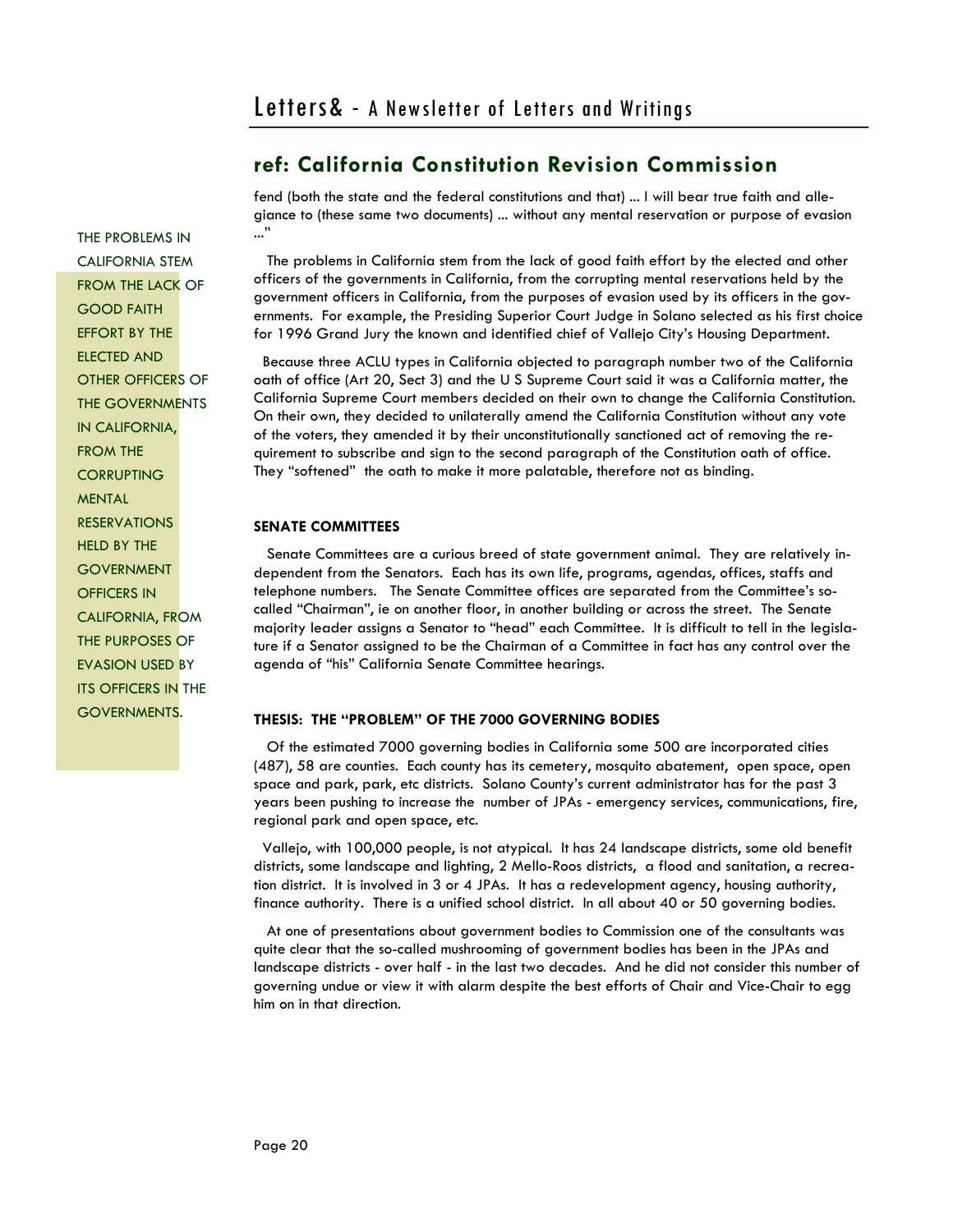**ANTITHESIS:** Establish an additional set of government bodies, appointed, not accountable to any voters.

"... obligation ... without any mental reservation or purpose of evasion ..."

 When a persons words are contradicted by his actions, when a person's actions do not match his words this is a "dysfunctional personality structure." When a person voices and signs this contract then turns right around to exhibit his mental reservations and purposes of evasion by his actions, when this oath taking and signing person shows his lack of true faith and lack of allegiance to these constitutions this is a dysfunction of his personality..

#### **INITIATIVE PROCESS**

 Writers of Constitution Initiatives as consultants were quite explicit - "Getting a (Constitutional) Initiative passed depends on HOW IT'S COUCHED", ie the language used to sell it to the voting public, to soften the impact of what the actual intent is.

#### **OATH OF OFFICE**

 The California Constitutional oath of office (Article 20, Sect 3) should be taken in its full two paragraphs by both the elected and appointed Government officer until the second paragraph is repealed by voters from the California Constitution. The Constitution Revision Commission took NO HEED of the discrepancy between what the California judges have said officials in the state should take and what in fact is written in the California Constitution for officials to take and sign. "Dysfunctional personality" in the judiciary?

 The requirement to swear to (affirm) the second paragraph of the oath was arbitrarily and unilaterally deleted by order of the California Supreme Court. This happened about 25 years ago after three Californians had objected to the second paragraph, took their cases up the appeals ladder to the U S Supreme Court. That body held the California oath was a California voter, state and constitution matter.

 The problem therefore is not a dysfunction of the structure of the California Constitution. The problem lies elsewhere. If Court justices violate the Constitution that's a violation of constitutional law.. We the people can, however, still dis-elect these officers when we are ready to under the present California Constitution. This matter DOES NOT NEED TO BE REVISED.

 The corruption of the judiciary in keeping the County Grand Jury system under its firm thumb and control can be dealt with by the people when they are ready and become informed. The County Grand Jury system does not require any "Charter Commission" consolidating, any removing of the authority of county grand juries.

### **FRAUD IN LAW**

 The way "spot bills" work in this instance is that (probably) already an innocuous noncontroversial bill, probably a Constitutional Amendment bill has been quietly, if not silently introduced, one into each house of legislature. After 30 days this innocuous, featureless bill is "heard" by Rules Committee of the respective House.

 Here's where Curt Pringle comes into the act. He's Chairman of Assembly Rules Committee and has kept John Burton on his Rules Committee as Vice Chairman. Burton was the previous "forever" Chairman of Rules Committee under Willie Brown. Both Pringle and Burton will know what the ulterior objective of the otherwise featureless "spot bill" is and KNOW IT BY ITS BILL NUMBER. They will know it as THE BILL to then send it on its (greased) way. Whether a

#### **INITIATIVE PROCESS**

WRITERS OF **CONSTITUTION** INITIATIVES AS CONSULTANTS WERE QUITE EXPLICIT -"GETTING A (CONSTITUTIONAL) INITIATIVE PASSED DEPENDS ON HOW IT'S COUCHED", IE THE LANGUAGE USED TO SELL IT TO **THE VOTING PUBLIC,** TO SOFTEN THE IMPACT OF WHAT THE ACTUAL INTENT IS.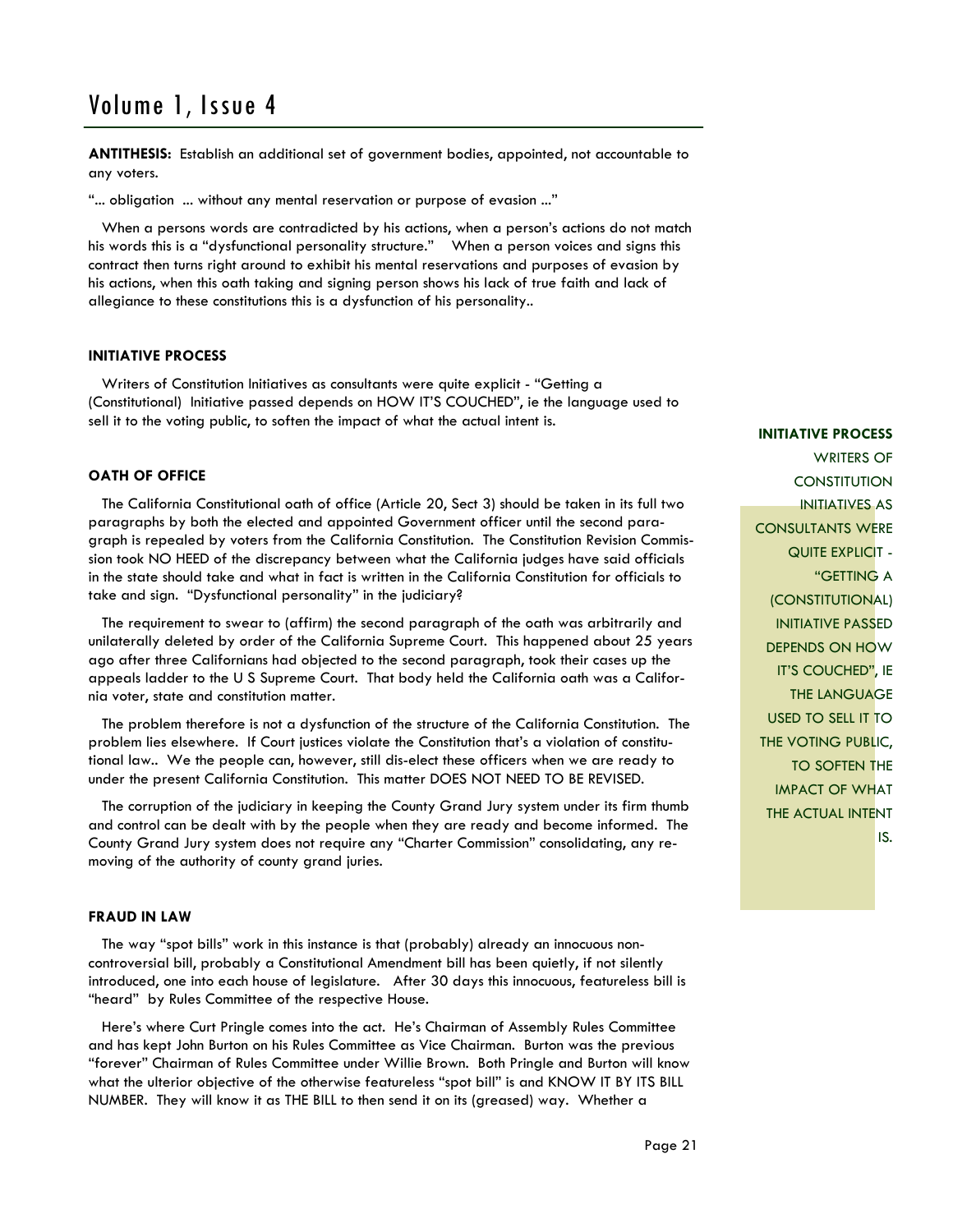Constitutional Amendments Committee hears it either publicly or it is only listed for legalities on a "consent calendar," is problematic. After that there will be the quick two votes in the respective house of origin.

 The Senate will go through the same exercise of only a very few members knowing which bill is the Senate "spot bill" for the same purpose and similarly grease its path pu to the very last

and then the "hurry up, **hurry up, hurry up, hurry up**" procedure, like Pres FDR March 6, 7, 8, and 9, 1933.

 In the case of the California Legislature such secret planning to harm the public by preventing legislative information from becoming public prior to deliberation and then a vote on matters affecting the entire system of governance for all the people of California - this is a serious matter. Under the California Penal Code such secretive planning and carrying out of actions with this ulterior motive in such a concealed manner which could result in harm to so many is called and defined as "conspiracy."

## **FRAUD IN LAW**

 At this point there is a possible short cut which the fraud intent insiders might use. If the innocuous constitutional amendments coming out in each of the two houses were to be worded identically alike then the Speaker of the Assembly and Senate President Pro Tem could direct the formation of a "Conference Committee" prior to a third (final) vote in either house. In this way there would be even lees chance of a "leak" about what's really intended. It would be in the much less publicized Conference Committee setting that the "innocuous" Constitutional Amendment is "amended" AND instead the wording of the REVISED CONSTITUTION would be substituted as a measure to be voted on for the final and only vote, let alone any daylight being shined on this Revised Constitution before it goes onto the ballot for a mobocracy vote for the free bond money for the democracy. This set of steps is to take advantage of the fact that the (innocuous form of the) numbered bill has already previously been through the "necessary" form of "Committee" hearings and the same numbered bill has been through the form of its first two votes in each house of the legislature without anyone becoming aware of the actual intent until the last possible moment.

### **NUMBERS**

Texas has 254 counties for 267,339 sq miles  $= 1052$  sq mi/county California has 58 counties in 158693 sq miles  $=$  average of 2736 sq miles/county Texas now has almost 3 times as much elected representation by area as California. New York population is 20 mill in 62 counties = average of 322,580 people/county. California has  $25,000,000$  in 58 counties = average of  $432,034$  people/county. New York has more local elected representation than California by county population.

IN THE CASE OF THE **CALIFORNIA** LEGISLATURE, SUCH SECRET PLANNING TO HARM THE PUBLIC BY **PREVENTING** LEGISLATIVE INFORMATION FROM BECOMING PUBLIC PRIOR TO DELIBERATION AND THEN A VOTE ON MATTERS AFFECTING THE ENTIRE SYSTEM OF GOVERNANCE FOR ALL THE PEOPLE OF CALIFORNIA - THIS IS A SERIOUS MATTER.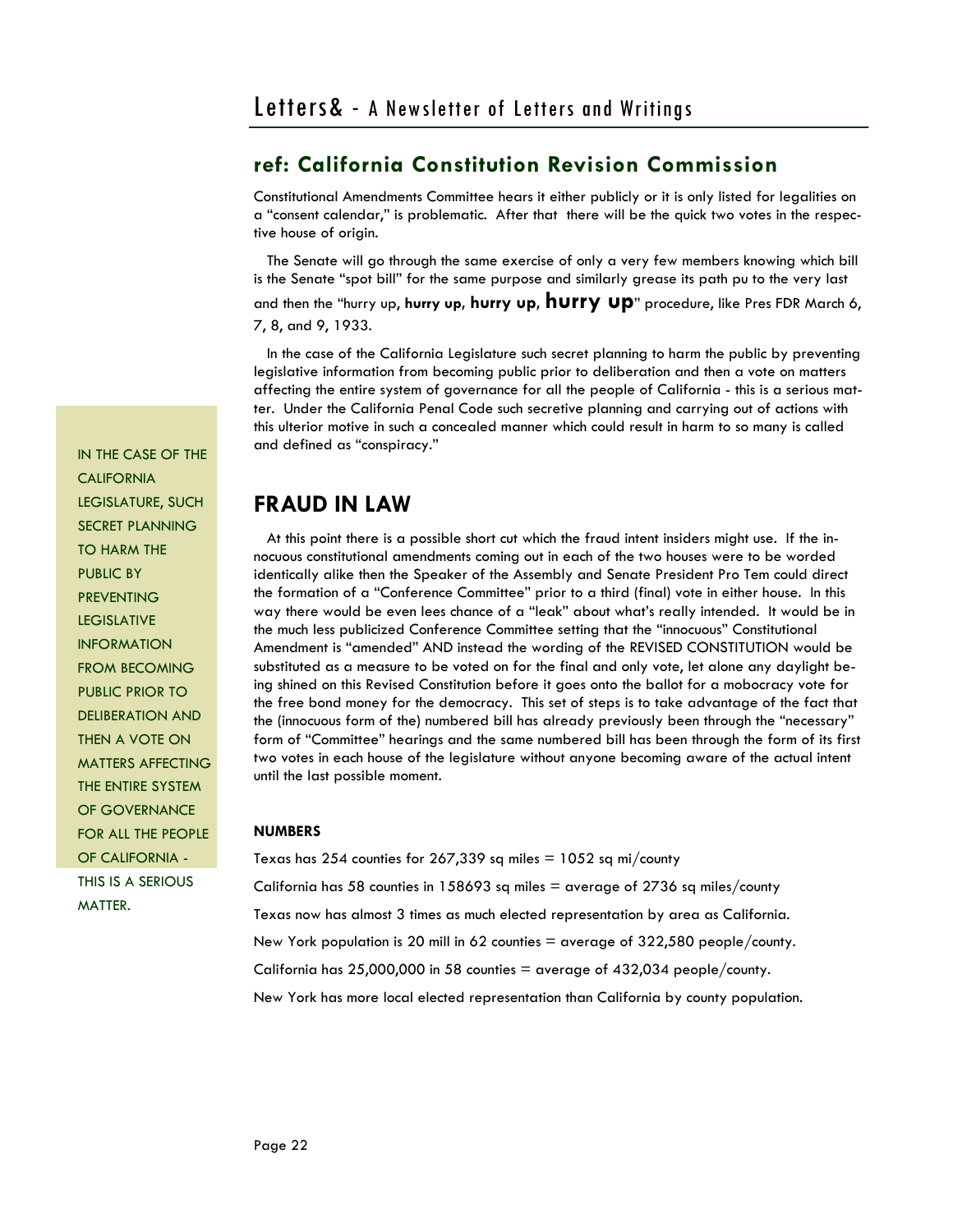### **RECOMMENDED READING**

1) Get your own copy of US and California Constitution book available by calling office of Senator Lockyer, Sacramento - 916/445-6671 and ask for one to be sent to you. AND at least open the cover.

 For Example California Judiciary decided to change the constitutional oath requirements for elected and appointed officers about 20 years ago, see Article XX, Sect 3 for the real Constitutional Oath. I thought the Constitution was what regulated the judiciary. Apparently they don't think so.

2) Get yourself on mailing list to receive notices of California Constitution Revision Commission meetings, agendas and "complete minutes of meetings." Given telephone is 916/322-4121, number I use is 916/323-3191. Address CCRC, 1201 K Street, #1740, Sacramento, Calif.

3) Copy of a cover sheet by Richard McDonald of Canoga Park re de facto or de jure state, citizen of California state of United States. Before 1866 there were no citizens of the United States.

### **BEHIND THE SCENES ACTIVITIES**

 (This writer then identified intense behind the scenes activity of the State County District Attorney's Association and the Attorney General Office: to influence legislators to pass a bill severely adverse to the U.S. Fourth and Fifth Amendments. We countered this by writing and hand delivering to each of the individual State legislator's office then; in the midst of this pushing by the Association of County District Attorneys and calling it " …. " )

#### **REMOVED**

 The American Federation of Federal, State County and Municipal Employees (AFSME) representative on the Revision Commission consistently voted the Union line, had little understanding of what a republic, with its protections for both the people at large and protections for the (rights of) individual via elected jurisdictional representation is about.

#### **THE PLAGUE**

The "Forums" conducted in the state by the League of Women Voters.

I did attend one of those "forums" in Fremont on  $4/24/95$ , same date as the Vallejo Taxpayers Association meeting last month. The 5/3/95 meeting in SF was cancelled without notice.

### **PUBLIC RECORDS**

 Commission staff (\$200,000 per year plus) have been relieved of the duty of keeping the records for public review and accessing.

THIS WRITER THEN IDENTIFIED INTENSE BEHIND THE SCENES ACTIVITY OF THE STATE COUNTY **DISTRICT** ATTORNEY'S ASSOCIATION AND THE STATE **ATTORNEY** GENERAL OFFICE:

TO INFLUENCE LEGISLATORS TO PASS A BILL SEVERELY ADVERSE TO THE U.S. FOURTH AND FIFTH AMENDMENTS.